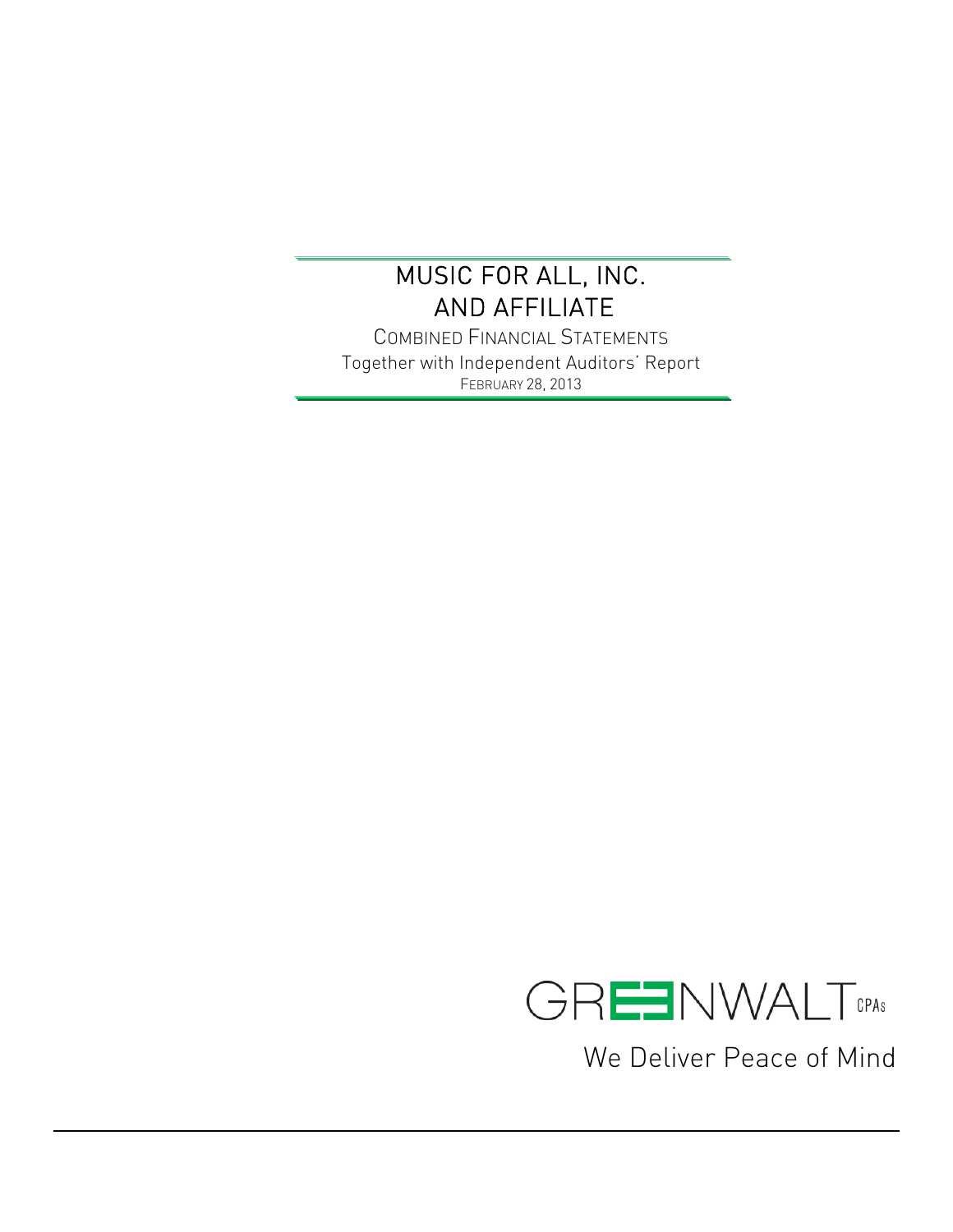

Greenwalt CPAs, Inc. 5342 W. Vermont Street Indianapolis, IN 46224 www.greenwaltcpas.com

INDEPENDENT AUDITORS' REPORT

To the Boards of Directors of Music for All, Inc. and Affiliate:

We have audited the accompanying combined financial statements of Music for All, Inc. and Affiliate, which comprise the combined statement of financial position as of February 28, 2013 and the related combined statements of activities, functional expenses, and cash flows for the year then ended and the related notes to the financial statements.

#### Management's Responsibility for the Financial Statements

Management is responsible for the preparation and fair presentation of these combined financial statements in accordance with accounting principles generally accepted in the United States of America; this includes the design, implementation, and maintenance of internal control relevant to the preparation and fair presentation of financial statements that are free from material misstatement, whether due to error or fraud.

#### Auditors' Responsibility

Our responsibility is to express an opinion on these combined financial statements based on our audit. We conducted our audit in accordance with auditing standards generally accepted in the United States of America. Those standards require that we plan and perform the audits to obtain reasonable assurance about whether the financial statements are free of material misstatement.

An audit involves performing procedures to obtain audit evidence about the amounts and disclosures in the combined financial statements. The procedures selected depend on the auditors' judgment, including the assessment of the risks of material misstatement of the combined financial statements, whether due to fraud or error. In making those risk assessments, the auditor considers internal control relevant to the entity's preparation and fair presentation of the combined financial statements in order to design audit procedures that are appropriate in the circumstances, but not for the purpose of expressing an opinion on the effectiveness of the entity's internal control. Accordingly, we express no such opinion. An audit also includes evaluating the appropriateness of accounting policies used and the reasonableness of significant estimates made by management, as well as evaluating the overall presentation of the combined financial statements.

We believe that the audit evidence we have obtained is sufficient and appropriate to provide a basis for our audit opinion.

#### Opinion

In our opinion, the combined financial statements referred to above present fairly, in all material respects, the financial position of Music for All, Inc. and Affiliate as of February 28, 2013, and the changes in their net assets and cash flows for the year then ended, in conformity with accounting principles generally accepted in the United States of America.

#### Report on Summarized Comparative Information

We have previously audited Music for All, Inc. and Affiliate's 2012 combined financial statements, and we expressed an unmodified audit opinion on those audited financial statements in our report dated June 20, 2012. In our opinion, the summarized comparative information presented herein as of and for the year ended February 29, 2012 is consistent, in all material respects, with the audited financial statements from which it has been derived.

June 19, 2013

Scenwalt CPAs, Ine.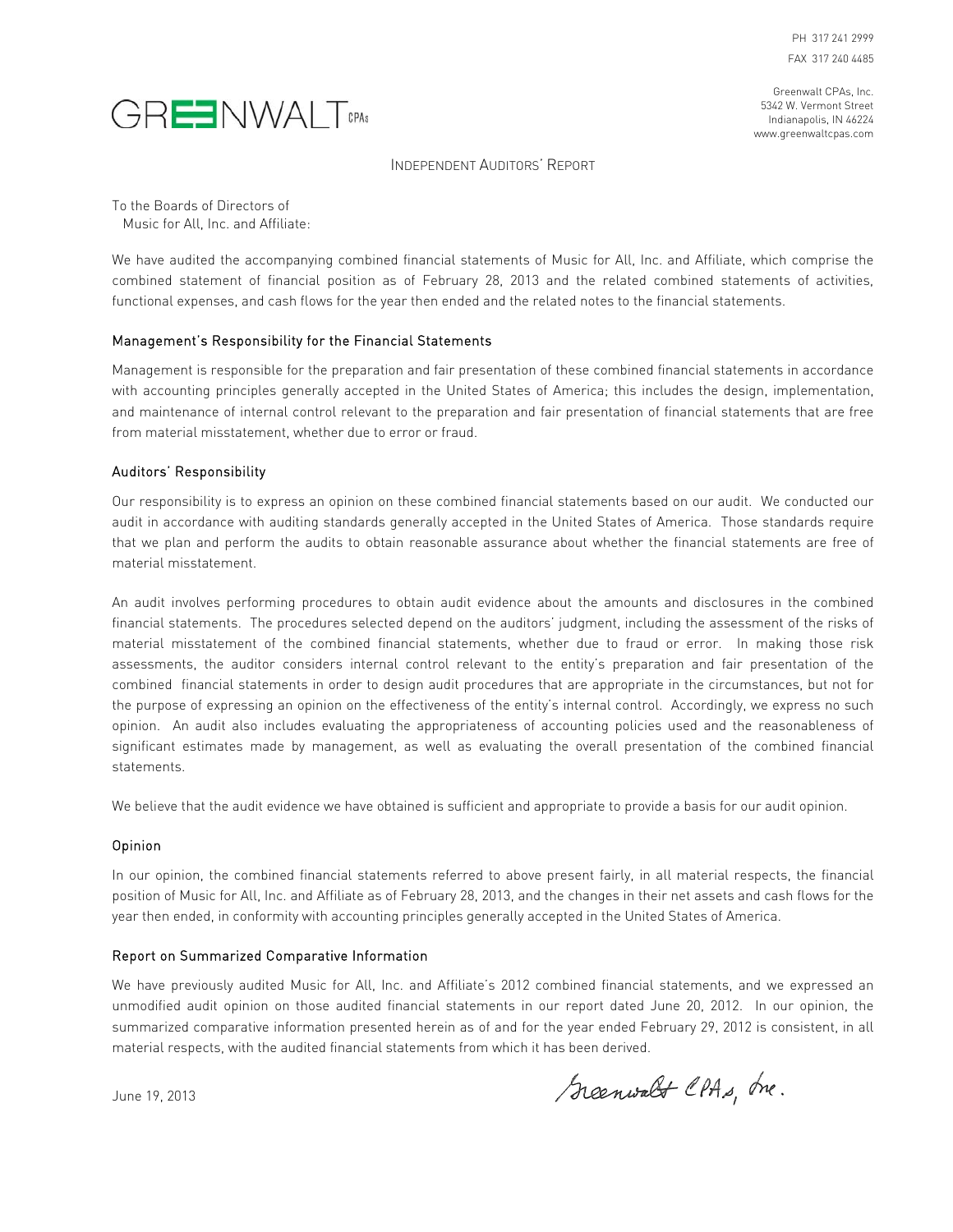COMBINED STATEMENTS OF FINANCIAL POSITION

FEBRUARY 28, 2013 AND FEBUARY 29, 2012

| <b>ASSETS</b>                                      | 2013          | 2012                    | <b>LIABILITIES AND</b><br><b>NET ASSETS (ACCUMULATED DEFICIT)</b> | 2013                     | 2012                   |
|----------------------------------------------------|---------------|-------------------------|-------------------------------------------------------------------|--------------------------|------------------------|
| <b>CURRENT ASSETS</b>                              |               |                         | <b>CURRENT LIABILITIES</b>                                        |                          |                        |
| Cash                                               | \$1,429,522   | 684,311<br>$\mathbb{S}$ | Accounts payable                                                  | $\mathfrak{P}$<br>52,838 | 23,643<br>$\mathbb{S}$ |
| Accounts receivable, net of allowance for doubtful |               |                         | Accrued expenses                                                  | 157,192                  | 78,364                 |
| accounts of \$53,100 and \$52,400 in 2013 and      |               |                         | Prepaid event income                                              | 1,903,071                | 1,848,332              |
| 2012, respectively                                 | 455,209       | 788.919                 |                                                                   |                          |                        |
| Inventory                                          | 13,384        | 9,653                   | Total current liabilities                                         | 2,113,101                | 1,950,339              |
| Prepaid expenses                                   | 210,004       | 149,665                 |                                                                   |                          |                        |
|                                                    |               |                         | <b>LONG-TERM LIABILITIES</b>                                      |                          |                        |
| Total current assets                               | 2,108,119     | 1,632,548               | Deferred trust liability                                          | 39,509                   | 40,610                 |
|                                                    |               |                         | Reserve for license fees                                          | 34,669                   | 39,165                 |
| <b>INVESTMENTS</b>                                 |               |                         |                                                                   |                          |                        |
| Marketable securities                              | 148,465       | 139,213                 | Total long-term liabilities                                       | 74,178                   | 79,775                 |
| PROPERTY AND EQUIPMENT                             |               |                         | Total liabilities                                                 | 2,187,279                | 2,030,114              |
| Property and equipment                             | 1,424,644     | 1,415,882               |                                                                   |                          |                        |
| Accumulated depreciation                           | (1, 373, 714) | (1, 281, 900)           | <b>COMMITMENTS</b>                                                |                          |                        |
|                                                    |               |                         | (Notes 10 and 11)                                                 |                          |                        |
| Net property and equipment                         | 50,930        | 133,982                 |                                                                   |                          |                        |
|                                                    |               |                         | NET ASSETS (ACCUMULATED DEFICIT)                                  |                          |                        |
| <b>OTHER ASSETS</b>                                |               |                         | Unrestricted                                                      | (79, 815)                | (315,010)              |
| Trademark                                          | 20,000        | 20,000                  | Temporarily restricted                                            | 76.951                   | 68,851                 |
|                                                    |               |                         | Permanently restricted                                            | 143,099                  | 141,788                |
|                                                    |               |                         | Total net assets (accumulated deficit)                            | 140,235                  | (104, 371)             |
|                                                    | \$2,327,514   | \$1,925,743             |                                                                   | \$2,327,514              | \$1,925,743            |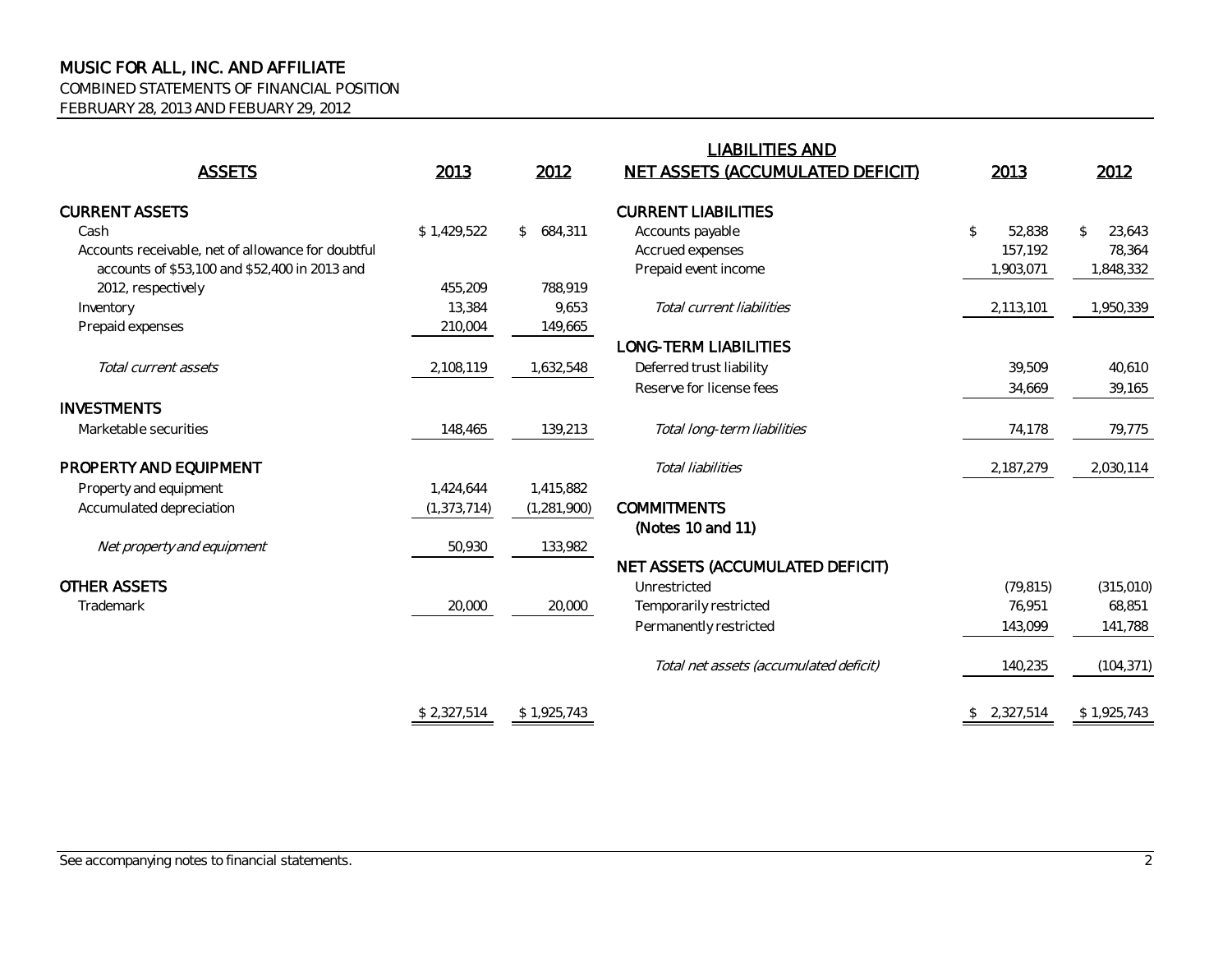#### COMBINED STATEMENT OF ACTIVITIES FOR THE YEAR ENDED FEBRUARY 28, 2013

WITH SUMMARIZED COMPARATIVE INFORMATION FOR THE YEAR ENDED FEBRUARY 29, 2012

|                                                               | UNRESTRICTED RESTRICTED |              | TEMPORARILY PERMANENTLY<br><b>RESTRICTED</b> | 2013<br><b>TOTAL</b>       | 2012<br><b>TOTAL</b> |
|---------------------------------------------------------------|-------------------------|--------------|----------------------------------------------|----------------------------|----------------------|
| <b>REVENUE</b>                                                |                         |              |                                              |                            |                      |
| Program fees                                                  | 1,511,420<br>\$         | \$           | \$                                           | 1,511,420<br>$\mathcal{L}$ | \$<br>600,172        |
| Housing and meal fees                                         | 878,111                 |              |                                              | 878,111                    | 932,296              |
| <b>Ticket fees</b>                                            | 1,905,752               |              |                                              | 1,905,752                  | 1,856,068            |
| <b>Band fees</b>                                              | 428,575                 |              |                                              | 428,575                    | 408,450              |
| Merchandise sales                                             | 90,020                  |              |                                              | 90,020                     | 41,495               |
| Program book sales                                            | 116,451                 |              |                                              | 116,451                    | 121,525              |
| Photography commissions                                       | 60,301                  |              |                                              | 60,301                     | 46,321               |
| Video commissions and fees                                    | 169,892                 |              |                                              | 169,892                    | 189,442              |
| Merchandise commissions                                       | 268,957                 |              |                                              | 268,957                    | 221,760              |
| Sponsorships                                                  | 802,195                 |              |                                              | 802,195                    | 731,652              |
| Contributions                                                 | 121,740                 | 100          | 1,311                                        | 123,151                    | 108,782              |
| In-kind contributions                                         | 255,088                 |              |                                              | 255,088                    | 247,395              |
| Grants                                                        | 61,100                  | 20,000       |                                              | 81,100                     | 105,837              |
| Interest                                                      | 140                     |              |                                              | 140                        | 388                  |
| Loss on disposal of assets                                    |                         |              |                                              |                            | (602)                |
| Realized and unrealized gain on investments                   | 11,310                  |              |                                              | 11,310                     | 3,498                |
| Miscellaneous                                                 | 33,785                  |              |                                              | 33,785                     | 31,924               |
| Net assets released from restrictions                         | 12,000                  | (12,000)     |                                              |                            |                      |
| Total revenue                                                 | 6,726,837               | 8,100        | 1,311                                        | 6,736,248                  | 5,646,403            |
| <b>EXPENSES</b>                                               |                         |              |                                              |                            |                      |
| Program                                                       | 5,930,265               |              |                                              | 5,930,265                  | 4,903,440            |
| Fundraising                                                   | 201,673                 |              |                                              | 201,673                    | 171,735              |
| General and administrative                                    | 359,704                 |              |                                              | 359,704                    | 392,609              |
| Total expenses                                                | 6,491,642               |              |                                              | 6,491,642                  | 5,467,784            |
| <b>CHANGE IN NET ASSETS</b>                                   | 235,195                 | 8,100        | 1,311                                        | 244,606                    | 178,619              |
| NET ASSETS (ACCUMULATED DEFICIT),<br><b>BEGINNING OF YEAR</b> | (315,010)               | 68,851       | 141,788                                      | (104, 371)                 | (282,990)            |
| NET ASSETS (ACCUMULATED DEFICIT),<br><b>END OF YEAR</b>       | \$<br>(79, 815)         | \$<br>76.951 | \$<br>143,099                                | \$<br>140,235              | (104, 371)<br>\$     |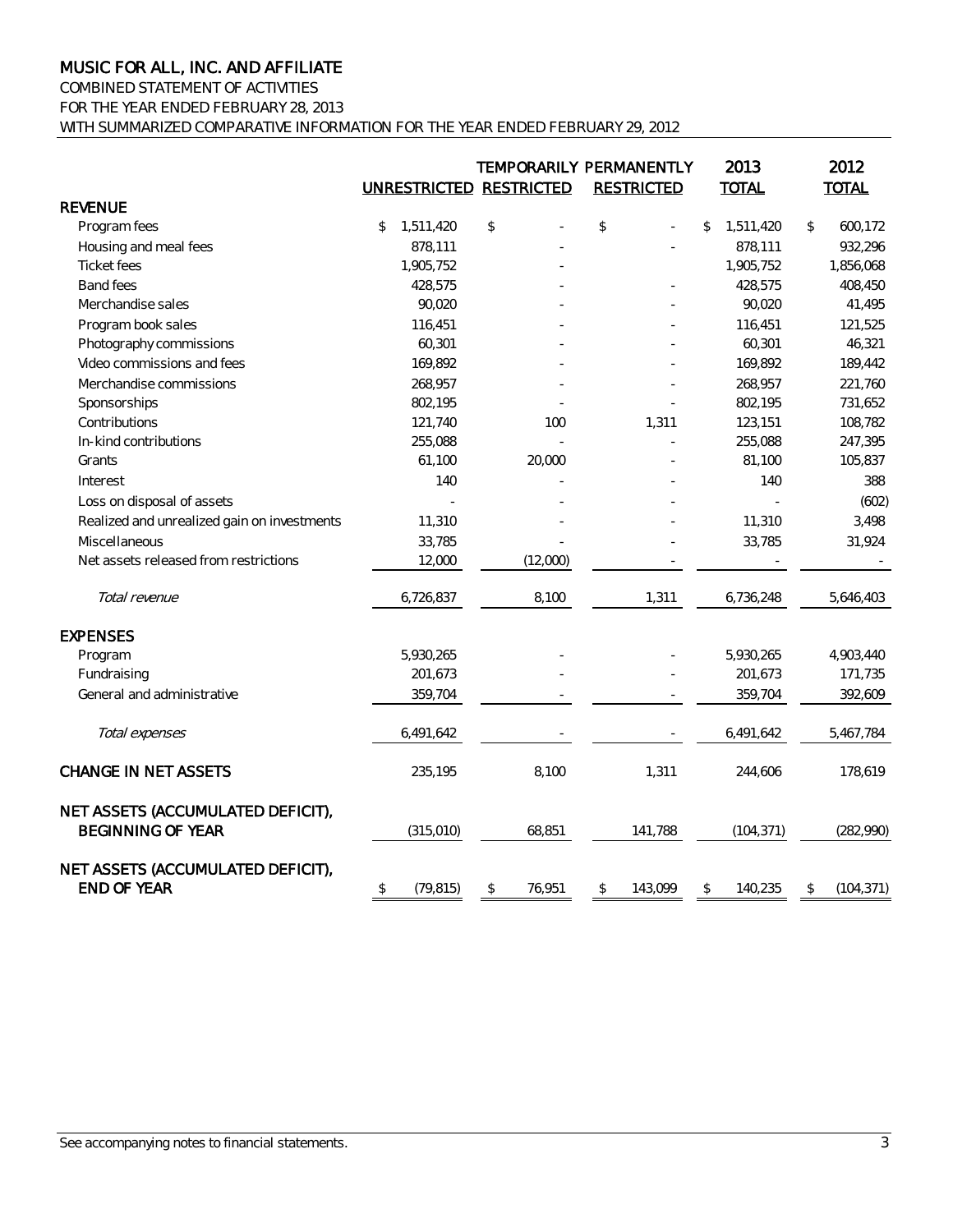COMBINED STATEMENT OF FUNCTIONAL EXPENSES FOR THE YEAR ENDED FEBRUARY 28, 2013 WITH SUMMARIZED COMPARATIVE INFORMATION FOR THE YEAR ENDED FEBRUARY 29, 2012

|                                    | PROGRAM<br><b>EXPENSES</b> | <b>EXPENSES</b> | <b>GENERAL AND</b><br>FUNDRAISING ADMINISTRATIVE<br><b>EXPENSES</b> |                | 2013<br><b>TOTAL</b> |                | 2012<br><b>TOTAL</b> |
|------------------------------------|----------------------------|-----------------|---------------------------------------------------------------------|----------------|----------------------|----------------|----------------------|
| <b>PROGRAMS</b>                    |                            |                 |                                                                     |                |                      |                |                      |
| Awards and trophies                | \$<br>83,838               | \$              | \$                                                                  | $$\mathbb{S}$$ | 83,838               | $$\mathbb{S}$$ | 71,197               |
| Scholarships and grants            | 8,600                      |                 |                                                                     |                | 8,600                |                | 7,837                |
| Clinicians' and judges' fees       | 640,461                    |                 |                                                                     |                | 640,461              |                | 584,243              |
| Copyright fees                     | 95,564                     |                 |                                                                     |                | 95,564               |                | 102,408              |
| Cost of merchandise sold           | 203,954                    |                 |                                                                     |                | 203,954              |                | 177,176              |
| Equipment rental                   | 95,973                     |                 |                                                                     |                | 95,973               |                | 79,608               |
| Program promotion                  | 86,003                     | 16,447          | 10,779                                                              |                | 113,229              |                | 107,356              |
| Facility rental                    | 660,045                    |                 |                                                                     |                | 660,045              |                | 616,744              |
| Participants' housing and meals    | 856,318                    |                 |                                                                     |                | 856,318              |                | 883,694              |
| Outside services                   | 1,490,137                  | 3,370           | 8,594                                                               |                | 1,502,101            |                | 717,328              |
| Other program expenses             | 294,472                    |                 | 5,382                                                               |                | 299,854              |                | 184,285              |
| Total programs and activities      | 4,515,365                  | 19,817          | 24,755                                                              |                | 4,559,937            |                | 3,531,876            |
| PERSONNEL RELATED                  |                            |                 |                                                                     |                |                      |                |                      |
| Salaries and contract employees    | 739,767                    | 132,193         | 182,031                                                             |                | 1,053,991            |                | 1,080,227            |
| Salaries - payroll taxes           | 49,095                     | 10,112          | 12,274                                                              |                | 71,481               |                | 73,442               |
| 403(b) contribution                | 14,732                     | 704             | 3,683                                                               |                | 19,119               |                | 11,291               |
| Staff travel, housing and meals    | 3,862                      |                 |                                                                     |                | 3,862                |                | 6,760                |
| Group insurance                    | 64,859                     | 2,345           | 16,215                                                              |                | 83,419               |                | 76,025               |
| Other personnel related expenses   | 5,341                      | 1,176           | 1,335                                                               |                | 7,852                |                | 5,400                |
| Total personnel related            | 877,656                    | 146,530         | 215,538                                                             |                | 1,239,724            |                | 1,253,145            |
| <b>BUILDING AND FACILITY</b>       |                            |                 |                                                                     |                |                      |                |                      |
| Depreciation and amortization      | 83,566                     | 1,237           | 7,011                                                               |                | 91,814               |                | 105,406              |
| Rental - office building           | 193,301                    | 7,158           | 40,561                                                              |                | 241,020              |                | 241,020              |
| Repairs and maintenance            | 14,425                     | 506             | 2,866                                                               |                | 17,797               |                | 18,821               |
| Telephone and utilities            | 30,232                     | 1,098           | 6,223                                                               |                | 37,553               |                | 31,638               |
| Total building and facility        | 321,524                    | 9.999           | 56,661                                                              |                | 388,184              |                | 396,885              |
| OFFICE AND ADMINISTRATIVE          |                            |                 |                                                                     |                |                      |                |                      |
| Board of director's expense        | 7,114                      |                 | 1,779                                                               |                | 8,893                |                | 8,081                |
| Computer services and supplies     | 42,448                     | 4,260           | 18,749                                                              |                | 65,457               |                | 56,747               |
| <b>Business insurance</b>          | 53,927                     |                 | 13,482                                                              |                | 67,409               |                | 73,960               |
| Interest                           | 2,710                      |                 | 678                                                                 |                | 3,388                |                | 12,759               |
| Franchise, sales, and income taxes | 10,936                     |                 |                                                                     |                | 10,936               |                | 9,949                |
| Other office and administrative    | 98,585                     | 21,067          | 28,062                                                              |                | 147,714              |                | 124,382              |
| Total office and administrative    | 215,720                    | 25,327          | 62,750                                                              |                | 303,797              |                | 285,878              |
|                                    | \$<br>5,930,265            | \$<br>201,673   | \$<br>359,704                                                       | \$             | 6,491,642            | \$             | 5,467,784            |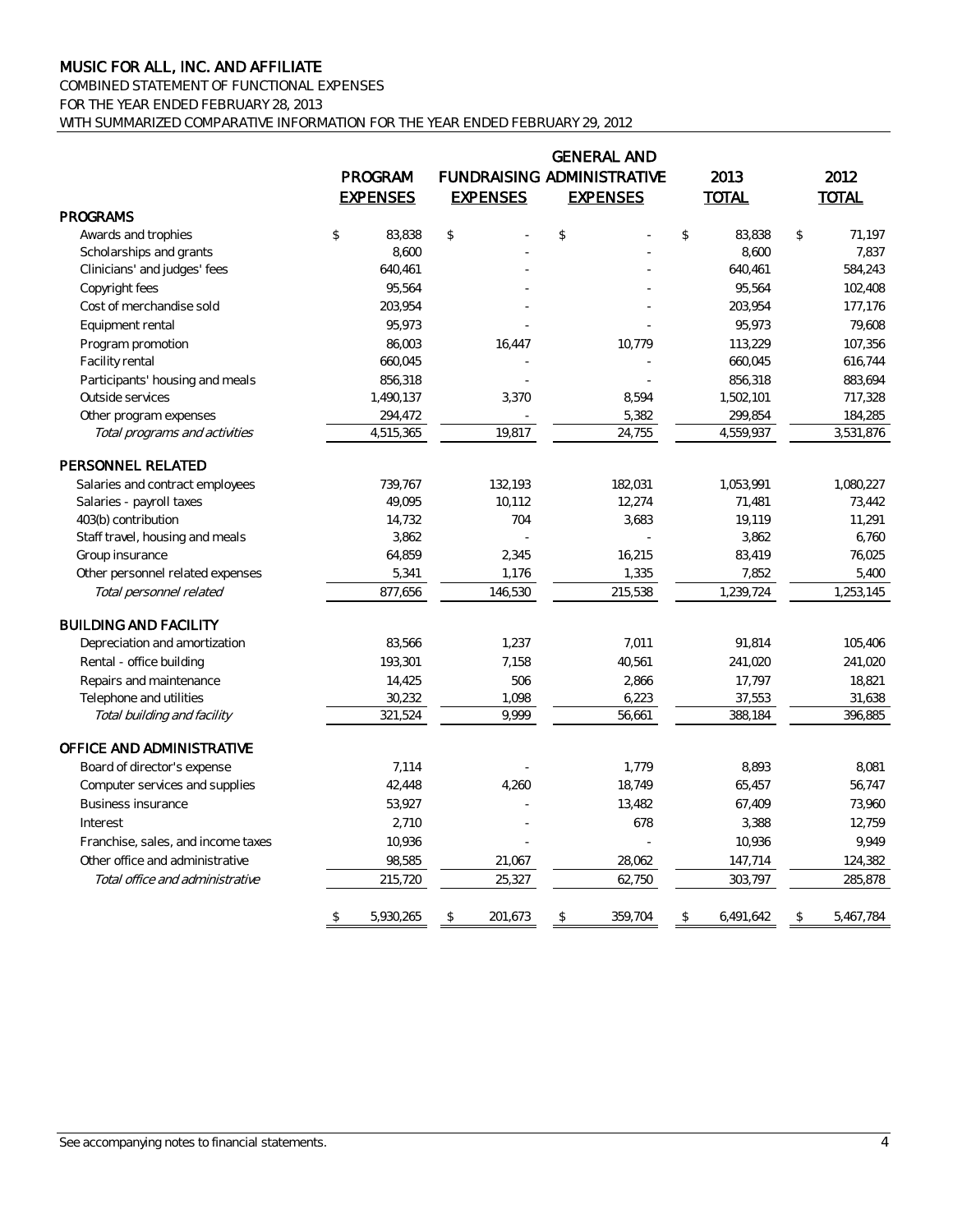### COMBINED STATEMENTS OF CASH FLOWS FOR THE YEARS ENDED FEBRUARY 28, 2013 AND FEBRUARY 29, 2012 Page 1 of 2

# INCREASE IN CASH

|                                                        | 2013            | 2012          |
|--------------------------------------------------------|-----------------|---------------|
| CASH FLOWS FROM OPERATING ACTIVITIES                   |                 |               |
| Cash received from program activities and contributors | 6,799,849<br>\$ | \$5,311,610   |
| Cash paid to suppliers and employees                   | (6,044,686)     | (5, 160, 289) |
| Interest expense                                       | (3,388)         | (12, 759)     |
| Interest income                                        | 140             | 388           |
| Net cash provided by operating activities              | 751,915         | 138,950       |
| CASH FLOWS FROM INVESTING ACTIVITIES                   |                 |               |
| Capital expenditures                                   | (8, 762)        | (16,009)      |
| Proceeds from sale of investments                      | 2,058           | 12,474        |
| Purchases of investments                               |                 | (11, 310)     |
| Net cash used in investing activities                  | (6, 704)        | (14, 845)     |
| <b>INCREASE IN CASH</b>                                | 745,211         | 124,105       |
| CASH, BEGINNING OF YEAR                                | 684,311         | 560,206       |
| CASH, END OF YEAR                                      | 1,429,522<br>\$ | 684,311<br>\$ |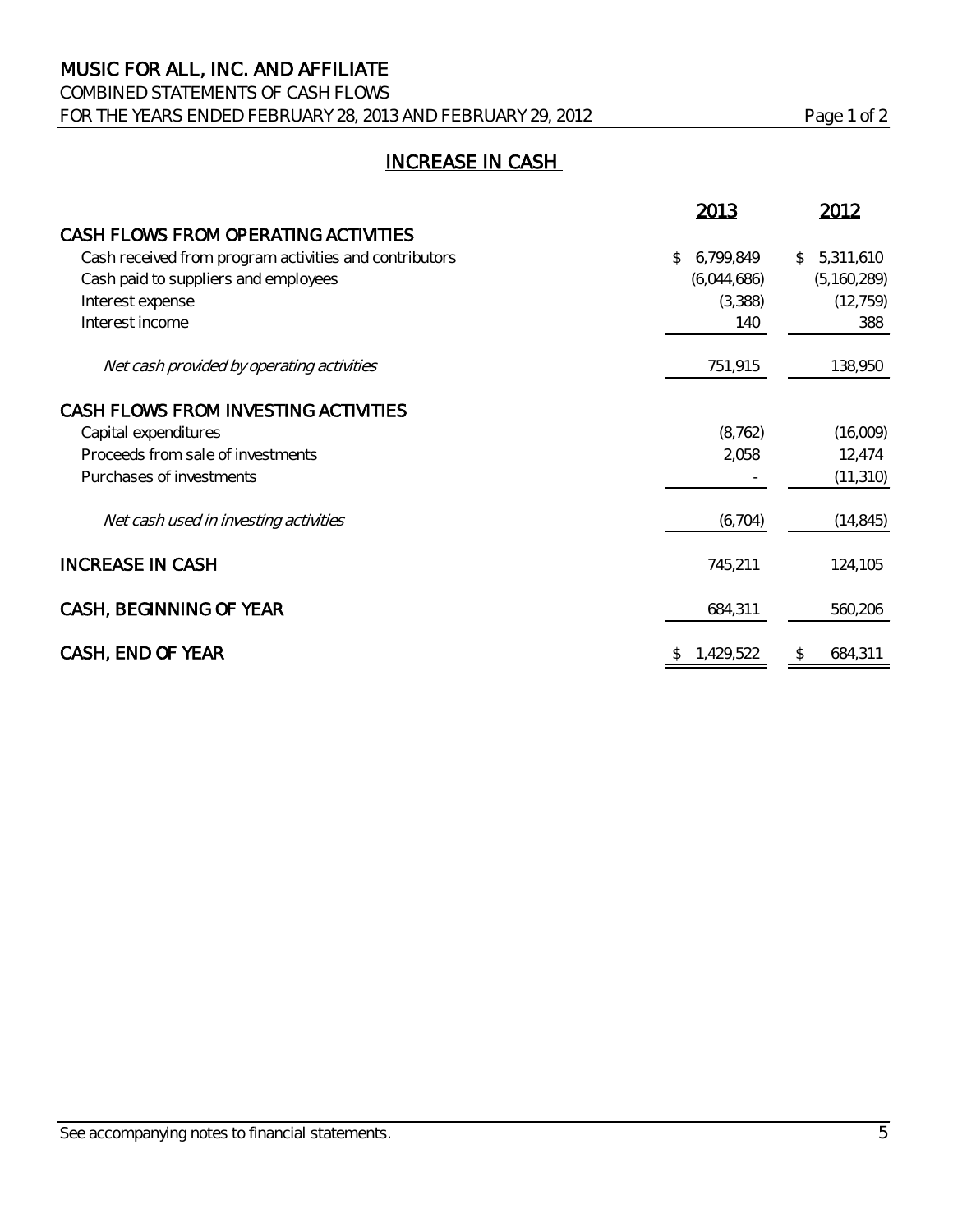# RECONCILIATION OF CHANGE IN NET ASSETS TO NET CASH PROVIDED BY OPERATING ACTIVITIES

|                                                                                               |    | 2013      |    | 2012       |  |
|-----------------------------------------------------------------------------------------------|----|-----------|----|------------|--|
| <b>CHANGE IN NET ASSETS</b>                                                                   | \$ | 244,606   | \$ | 178,619    |  |
| ADJUSTMENTS TO RECONCILE CHANGE IN NET ASSETS TO<br>NET CASH PROVIDED BY OPERATING ACTIVITIES |    |           |    |            |  |
| Depreciation and amortization                                                                 |    | 91,814    |    | 105,406    |  |
| Loss on disposal of fixed assets                                                              |    |           |    | 602        |  |
| Realized and unrealized gain on investments                                                   |    | (11, 310) |    | (3, 498)   |  |
| (Increase) decrease in operating assets:                                                      |    |           |    |            |  |
| Accounts receivable                                                                           |    | 333,710   |    | 107,951    |  |
| Inventory                                                                                     |    | (3, 731)  |    | (682)      |  |
| Prepaid expenses                                                                              |    | (60, 339) |    | (31, 535)  |  |
| Increase (decrease) in operating liabilities:                                                 |    |           |    |            |  |
| Accounts payable                                                                              |    | 29,195    |    | 3,677      |  |
| Accrued expenses                                                                              |    | 78,828    |    | (79, 921)  |  |
| Prepaid event income                                                                          |    | 54,739    |    | (142, 733) |  |
| Deferred trust liability                                                                      |    | (1, 101)  |    | (1,082)    |  |
| Reserve for license fees                                                                      |    | (4, 496)  |    | 2,146      |  |
| Total adjustments                                                                             |    | 507,309   |    | (39,669)   |  |
| NET CASH PROVIDED BY OPERATING ACTIVITIES                                                     | S  | 751,915   | \$ | 138,950    |  |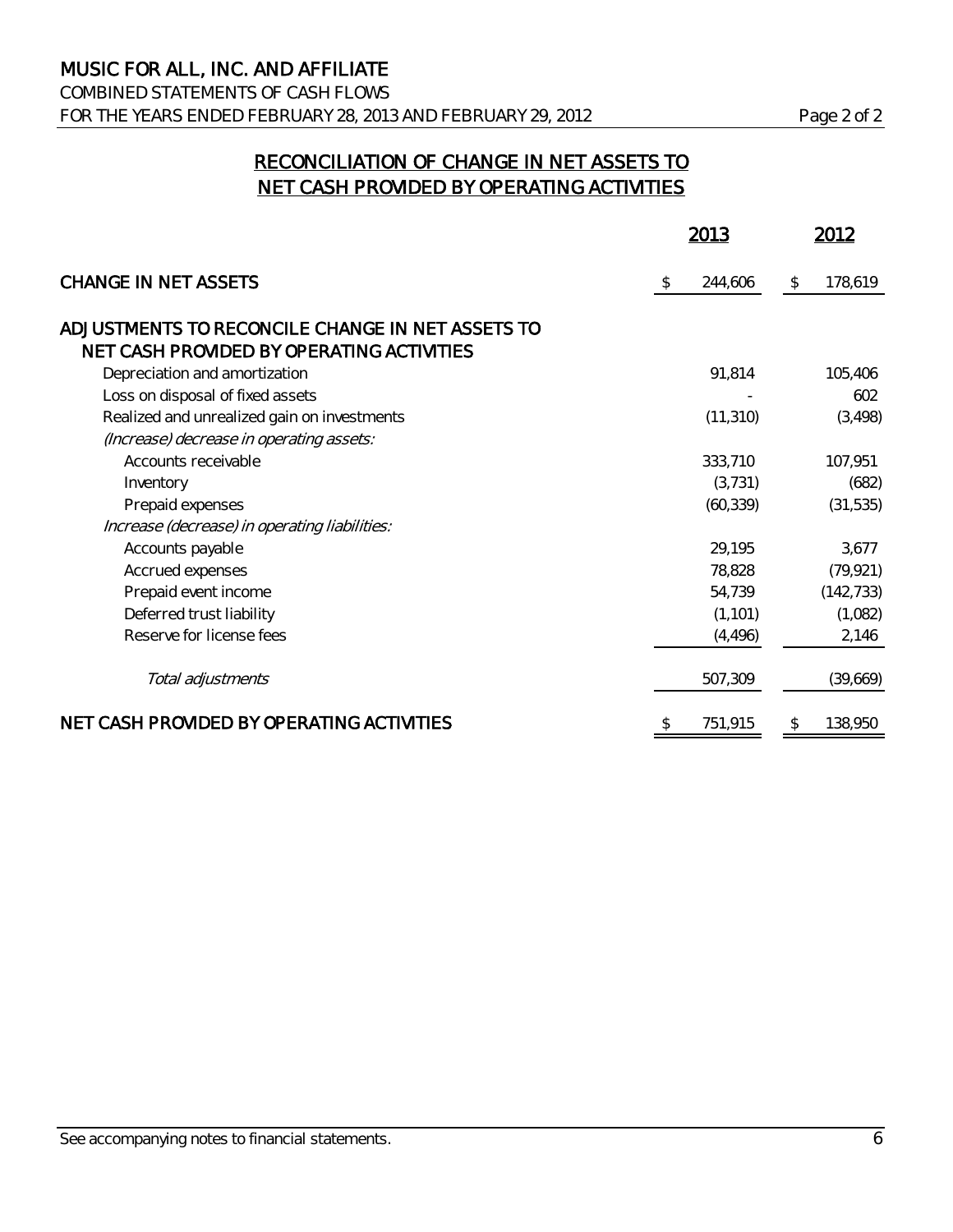#### GENERAL

Music for All, Inc. (Music for All) is an Illinois not-for-profit corporation whose mission is to create, provide and expand positively life-changing experiences through music for all. Music for All is one of the largest and most influential national music education organizations in support of active music-making, combining programming at a national level with active and ongoing advocacy for the music education and the arts. The majority of its revenues come from program registrations and sponsorships.

The combined financial statements include the activities of Music for All Foundation (Foundation), an organization affiliated through common control, which awards grants and scholarships to further music education.

#### PRINCIPLES OF COMBINATION

The accompanying financial statements include the accounts of Music for All and the Foundation (the Organizations). All significant transactions and balances between the Organizations have been eliminated.

#### BASIC ACCOUNTING POLICY

The accompanying financial statements have been prepared on the accrual basis of accounting. The preparation of financial statements in conformity with accounting principles generally accepted in the United States of America (GAAP) requires management to make estimates and assumptions that affect the reported amounts of assets and liabilities and disclosure of contingent assets and liabilities at the date of the financial statements and reported amounts of revenues and expenses during the reporting period. Actual results could differ from those estimates.

#### SUMMARIZED COMPARATIVE INFORMATION

The financial statements include certain prior year summarized comparative information in total, but not by net asset class and functional expense class. Such information does not include sufficient detail to constitute a presentation in conformity with GAAP. Accordingly, such information should be read in conjunction with the Organizations' financial statements for the year ended February 29, 2012, from which the summarized information was derived.

#### CASH

For purposes of the statement of cash flows, the Organizations consider all highly liquid temporary cash investments purchased with a maturity of three months or less to be cash equivalents. The Organizations had no cash equivalents at February 28, 2013 and February 29, 2012. The Organizations maintain cash balances at commercial banks and have maintained cash balances in excess of Federal Deposit Insurance Corporation (FDIC) limits at February 28, 2013, and from time to time during the year.

#### RECEIVABLES AND CREDIT POLICIES

Accounts receivable are stated at the amount billed. Account balances with invoices over 90 days past the due date are considered delinquent. In addition to management attempting collection on all accounts over 90 days, those accounts are placed on hold status until payment arrangements are made.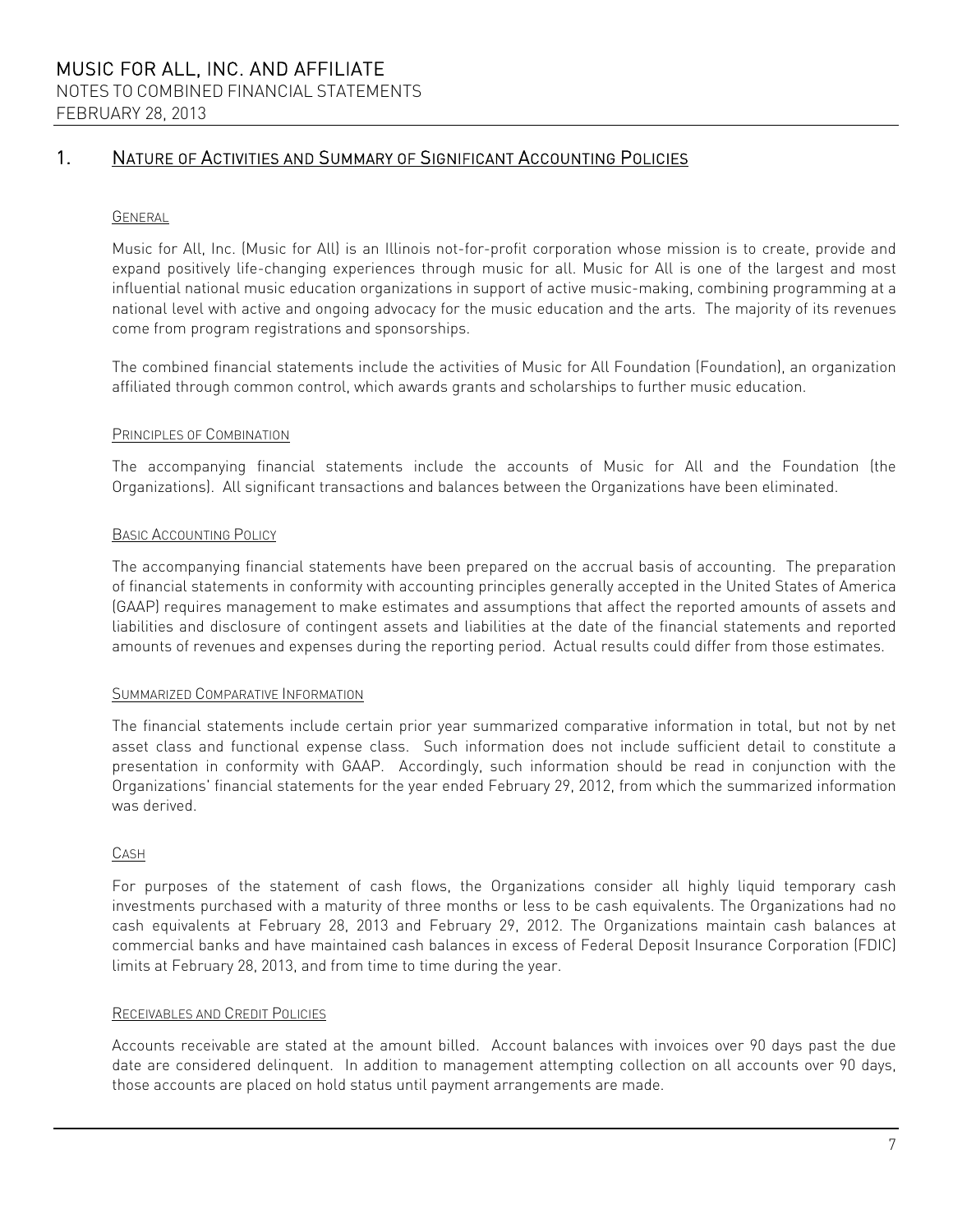Payments of accounts receivable are allocated to the specific invoices identified on the remittance advice or, if unspecified, the participant is contacted to determine to which outstanding invoices to apply payment.

Management individually reviews all accounts receivable balances that exceed 90 days past due. Accounts are called on to notify past due amounts and establish payment plans. Receivable balances are not written off as bad debts until approved by the Board of Directors.

#### **INVENTORY**

Inventory, consisting of audio and video recordings, has been valued at the lower of cost or market on a first-in, first-out (FIFO) basis.

#### PROPERTY AND EQUIPMENT

Property and equipment are recorded at cost and depreciation is computed using straight-line and accelerated methods over the estimated useful lives of the assets (5-10 years for furniture and equipment). Leasehold improvements are amortized over the term of the lease.

#### OTHER ASSETS

A trademark was acquired during the 2007 merger and was recorded at the previous entity's cost. The trademark is reviewed for impairment on an annual basis.

#### REVENUE RECOGNITION

Event fees and related revenue are recognized in the period in which the event occurs. Amounts collected in advance are recorded as prepaid event income. Sales and commissions are recognized when earned.

Donors' unconditional promises to give cash and other assets are required to be recognized as contribution revenue in the period the promises are made. Promises which are conditional or which are not supported by appropriate documentation are not recognized as contribution revenue until conditions have been satisfied or amounts have been received. Donations of material and supplies, including the use of a facility, are recorded as revenue (in-kind contributions) and applicable expense at their estimated fair value at the date of the donation.

#### RESERVE FOR LICENSE FEES

The financial statements include a reserve liability for management's estimate of royalties and license fees due (or potentially due) on sales for the past three years on video tapes of special events sold to the general public, but not for tapes sold prior to the three year period. Provisions to the reserve are based on total audio/video sales during the year.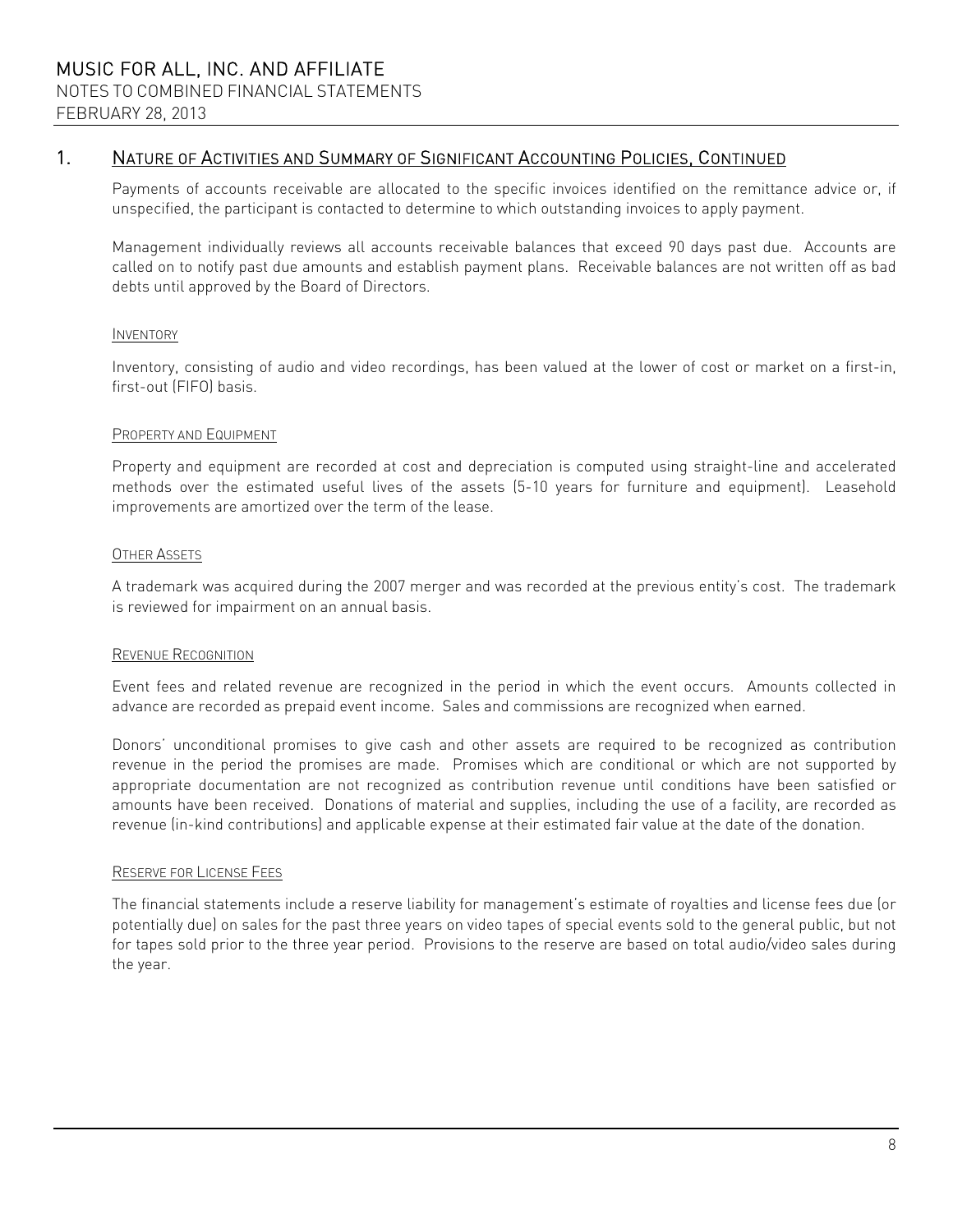#### NET ASSET CLASSIFICATIONS

As required by Accounting Standards for the Presentation of Financial Statements of Not-For-Profit Organizations, the Organizations are required to report information regarding the changes in and total of each of the net asset classes, based upon donor restrictions, as applicable. Net assets are to be classified as unrestricted, temporarily restricted and permanently restricted.

The following classes of net assets are maintained:

#### UNRESTRICTED NET ASSETS

The unrestricted net asset class includes general and board designated assets and liabilities of the Organizations. The unrestricted net assets of the Organizations may be used at the discretion of management to support the Organizations' purposes and operations. The Board of Directors has designated a portion of the unrestricted assets to be used in the event of an emergency in the amount of \$94,199 at February 28, 2013.

#### TEMPORARILY RESTRICTED NET ASSETS

The temporarily restricted net asset class includes assets of the Foundation related to gifts with explicit donorimposed restrictions that have not been met as to a specified purpose or to later periods of time or after specified dates. Donor restricted promises to give that are due in future periods and are not permanently restricted are classified as temporarily restricted net assets. Temporarily restricted net assets are comprised of the following at February 28, 2013 and February 28, 2012:

|                                                                   |               | 2013   | 2012         |
|-------------------------------------------------------------------|---------------|--------|--------------|
| National Association of Uniform Manufacturers<br>and Distributors | $\frac{4}{5}$ | 1.000  | \$<br>1,000  |
| Mark Jolesch Scholarship                                          |               | 373    | 1,373        |
| McLeroy Scholarship Fund                                          |               | 1,082  | 982          |
| Camp Scholarship Fund                                             |               |        | 1,000        |
| The Paynter Project                                               |               | 2,908  | 2,908        |
| Mark Williams Fund                                                |               | 1,588  | 1,588        |
| Guitar Center, Inc. - teacher education fund                      |               | 50,000 | 50,000       |
| National Endowment for the Arts - summer<br>symposium             |               | 20,000 |              |
| Lacy Foundation - drum circles                                    |               |        | 10,000       |
|                                                                   | \$            | 76.951 | \$<br>68,851 |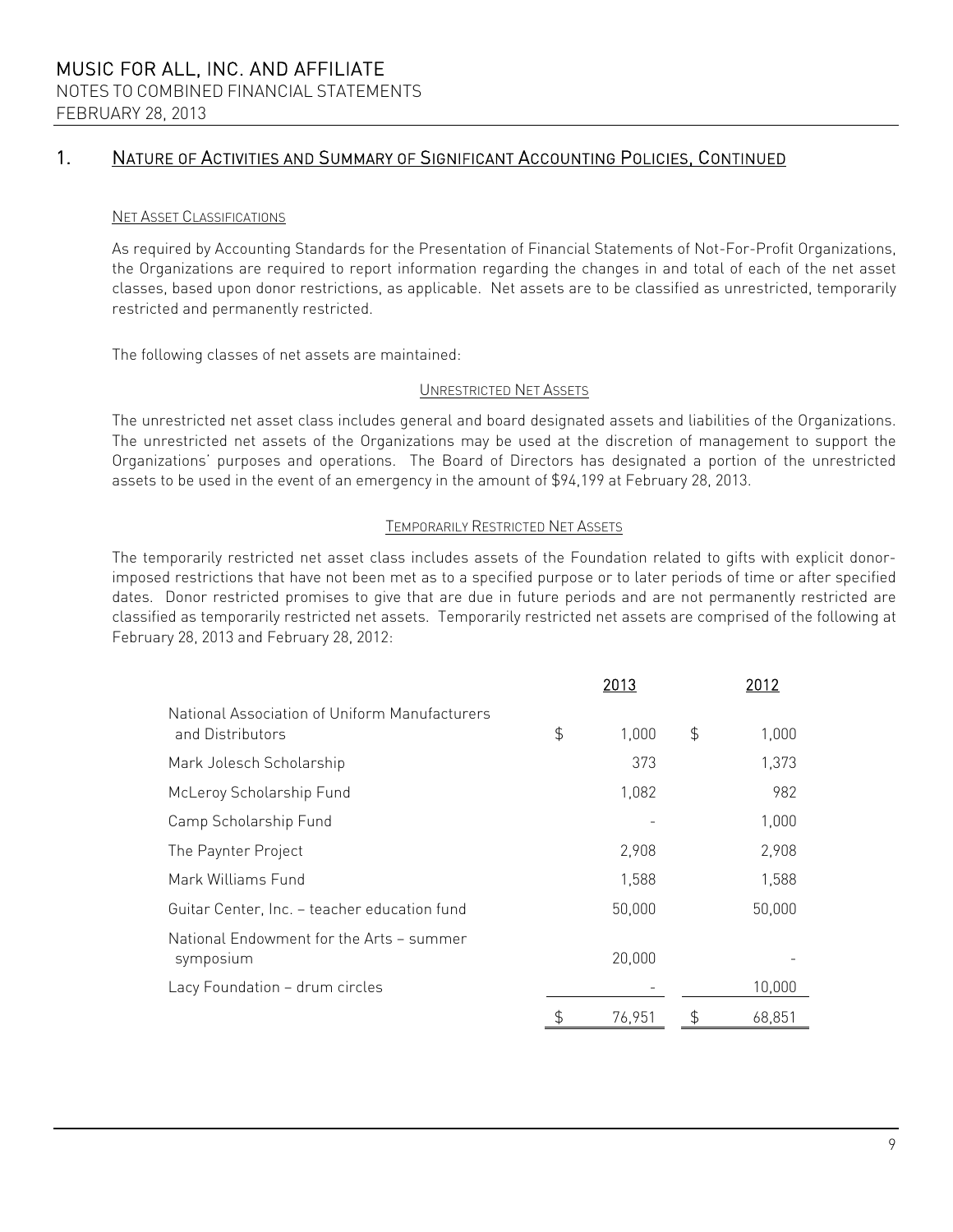#### Permanently Restricted Net Assets

The permanently restricted net asset class includes assets of the Foundation for which the donor has stipulated that the contribution be maintained in perpetuity. Donor imposed restrictions limiting the use of the assets or its economic benefit neither expire with the passage of time nor can be removed by satisfying a specific purpose. Permanently restricted net assets are comprised of the following at February 28, 2013 and February 29, 2012:

|                                 | 2013         |    | 2012    |
|---------------------------------|--------------|----|---------|
| Honor Band Chair Endowment      | \$<br>50,750 | \$ | 50,750  |
| L.J. Hancock Memorial Endowment | 33,914       |    | 33,423  |
| Sandy Feldstein Legacy Fund     | 35,932       |    | 35,532  |
| Fred J Miller Scholarship Fund  | 21,000       |    | 21,000  |
| <b>Foundation Endowment</b>     | 1.503        |    | 1,083   |
|                                 | 143.099      | £  | 141.788 |

#### **CONTRIBUTIONS**

Contributions are recognized when the donor makes an unconditional promise to give to the Organizations and are recorded at their fair values as revenues and assets in the year a contributions acknowledgement is received. Contributions that are restricted by the donor are reported as increases in unrestricted net assets if the restrictions expire in the year in which the contributions are recognized. All other donor-restricted contributions are reported as increases in temporarily restricted net assets. When a restriction expires, temporarily restricted net assets are reclassified to unrestricted net assets.

#### IN-KIND CONTRIBUTIONS

During the years ended February 28, 2013 and February 29, 2012, contributed services, goods, and use of facilities were received by the Organizations. The fair market value of these services, goods and facilities of \$255,088 and \$247,395 (of which \$241,020 is rent for each year) for the years ended February 28, 2013 and February 29, 2012, has been reflected in the accompanying financial statements. Accordingly, these transactions have been treated as non-cash transactions and are properly excluded from the statement of cash flows.

#### EXPENSE ALLOCATION

Expenses have been classified as event expenses (program services), fundraising, and general and administrative expenses based on the actual direct expenditures and cost allocation based on estimates of time and usage by the Organizations' personnel and programs.

#### ADVERTISING COSTS

The Organizations incurred \$30,113 and \$27,226 in advertising expense for the years ended February 28, 2013 and February 29, 2012, respectively. These costs were expensed as incurred.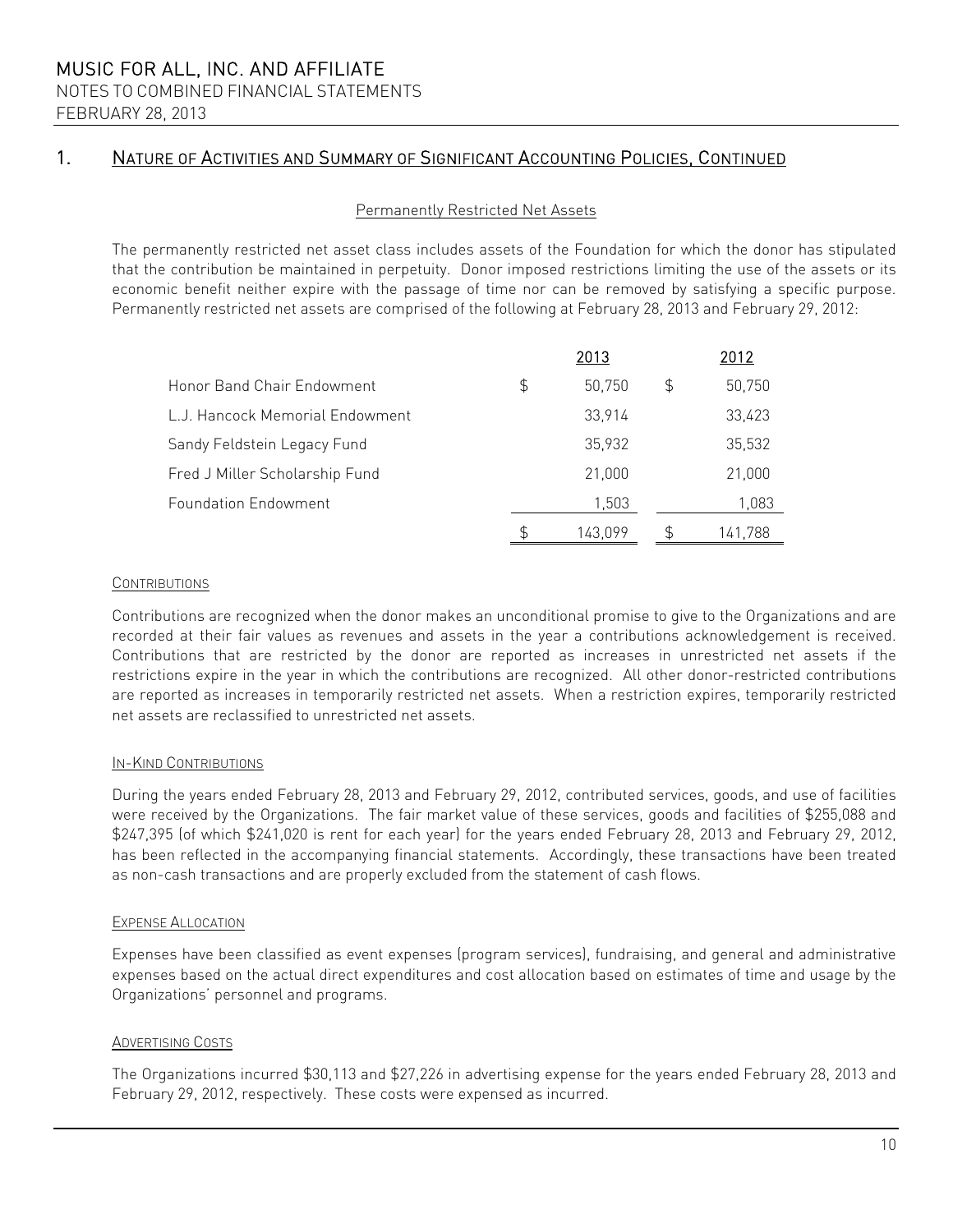#### FAIR VALUE MEASUREMENTS

Accounting Standards for Fair Value Measurement define fair value as the exchange price that would be received for an asset or paid to transfer a liability (exit price) in the principal or most advantageous market for the asset or liability in an orderly transaction between market participants at the measurement date. Those standards also establish a three-level fair value hierarchy that prioritizes the inputs to valuation techniques used to measure fair value, giving highest priority to unadjusted quoted prices in active markets for identical assets or liabilities (level 1 measurements) and lowest priority to unobservable inputs (level 3 measurements).

Level 1 inputs are quoted prices (unadjusted) in active markets for identical assets or liabilities that the reporting entity has the ability to access at the measurement date. Level 2 inputs are inputs other than quoted prices included within Level 1 that are observable for the asset or liability, either directly or indirectly. Level 3 inputs are unobservable inputs for the asset or liability.

Assets measured on a recurring basis at February 28, 2013 and February 29, 2012 are as follows:

| 2013             | Fair Value    |         |               | Quoted<br>Prices in<br>Active<br>Markets for<br>Identical<br>Assets<br><u>(Level 1)</u> | Significant<br>Other<br>Observable<br>Inputs<br>[Level 2] |  |                  | Significant<br>Unobservable<br>Inputs<br>(Level 3) |
|------------------|---------------|---------|---------------|-----------------------------------------------------------------------------------------|-----------------------------------------------------------|--|------------------|----------------------------------------------------|
| Mutual funds     |               |         |               |                                                                                         |                                                           |  |                  |                                                    |
| Growth           | $\frac{1}{2}$ | 47,068  | $\frac{4}{5}$ | 47,068                                                                                  | $\frac{1}{2}$                                             |  | $\ddot{\varphi}$ |                                                    |
| Value            |               | 32,176  |               | 32,176                                                                                  |                                                           |  |                  |                                                    |
| Blended          |               | 18,754  |               | 18,754                                                                                  |                                                           |  |                  |                                                    |
| Diversified      |               |         |               |                                                                                         |                                                           |  |                  |                                                    |
| emerging markets |               | 3,150   |               | 3,150                                                                                   |                                                           |  |                  |                                                    |
| Fixed income     |               |         |               |                                                                                         |                                                           |  |                  |                                                    |
| Bond             |               | 40,053  |               | 40,053                                                                                  |                                                           |  |                  |                                                    |
| Bank loan        |               | 7,264   |               | 7,264                                                                                   |                                                           |  |                  |                                                    |
|                  | \$            | 148,465 | \$            | 148,465                                                                                 | \$                                                        |  | \$               |                                                    |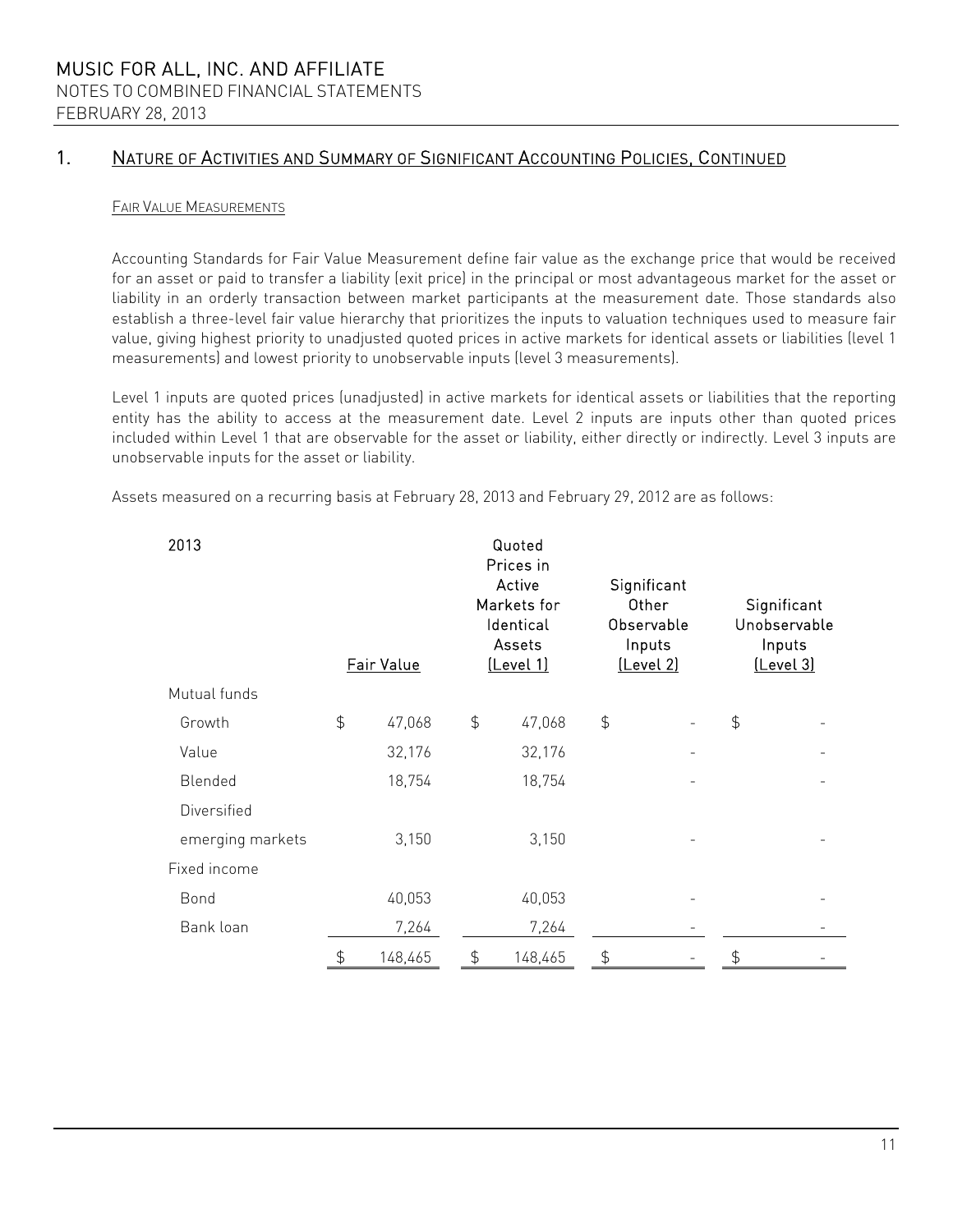NOTES TO COMBINED FINANCIAL STATEMENTS FEBRUARY 28, 2013

### 1. NATURE OF ACTIVITIES AND SUMMARY OF SIGNIFICANT ACCOUNTING POLICIES, CONTINUED

| 2012             | Fair Value    |         |               | Quoted<br>Prices in<br>Active<br>Markets for<br>Identical<br>Assets<br><u>(Level 1)</u> |               | Significant<br>Other<br>Observable<br>Inputs<br>[Level 2] |                | Significant<br>Unobservable<br>Inputs<br>[Level 3] |
|------------------|---------------|---------|---------------|-----------------------------------------------------------------------------------------|---------------|-----------------------------------------------------------|----------------|----------------------------------------------------|
| Mutual funds     |               |         |               |                                                                                         |               |                                                           |                |                                                    |
| Growth           | $\frac{1}{2}$ | 35,774  | $\frac{4}{5}$ | 35,774                                                                                  | $\frac{4}{5}$ |                                                           | \$             |                                                    |
| Value            |               | 30,821  |               | 30,821                                                                                  |               |                                                           |                |                                                    |
| Blended          |               | 26,218  |               | 26,218                                                                                  |               |                                                           |                |                                                    |
| Diversified      |               |         |               |                                                                                         |               |                                                           |                |                                                    |
| emerging markets |               | 2,948   |               | 2,948                                                                                   |               |                                                           |                |                                                    |
| Fixed income     |               |         |               |                                                                                         |               |                                                           |                |                                                    |
| <b>Bond</b>      |               | 38,226  |               | 38,226                                                                                  |               |                                                           |                |                                                    |
| Bank loan        |               | 5,226   |               | 5,226                                                                                   |               |                                                           |                |                                                    |
|                  | $\frac{4}{5}$ | 139,213 | $\frac{4}{5}$ | 139,213                                                                                 | \$            |                                                           | $\updownarrow$ |                                                    |

Following is a description of the valuation methodologies used for assets measured at fair market value:

 Mutual funds and fixed income - Valued at the net asset value of shares held by the Organizations at yearend as quoted in the active market.

The valuation methodologies have not changed at February 28, 2013 or February 29, 2012.

#### **SUBSEQUENT EVENTS**

Subsequent events have been evaluated by Management through June 19, 2013, which is the date the financial statements were available to be issued.

### 2. ENDOWMENT FUNDS

The Organizations' endowment consists of donor permanently restricted contributions that were made to provide a source of income for scholarships. As required by Generally Accepted Accounting Principles (GAAP), net assets associated with endowment funds are classified and reported based on the existence or absence of donor-imposed restrictions.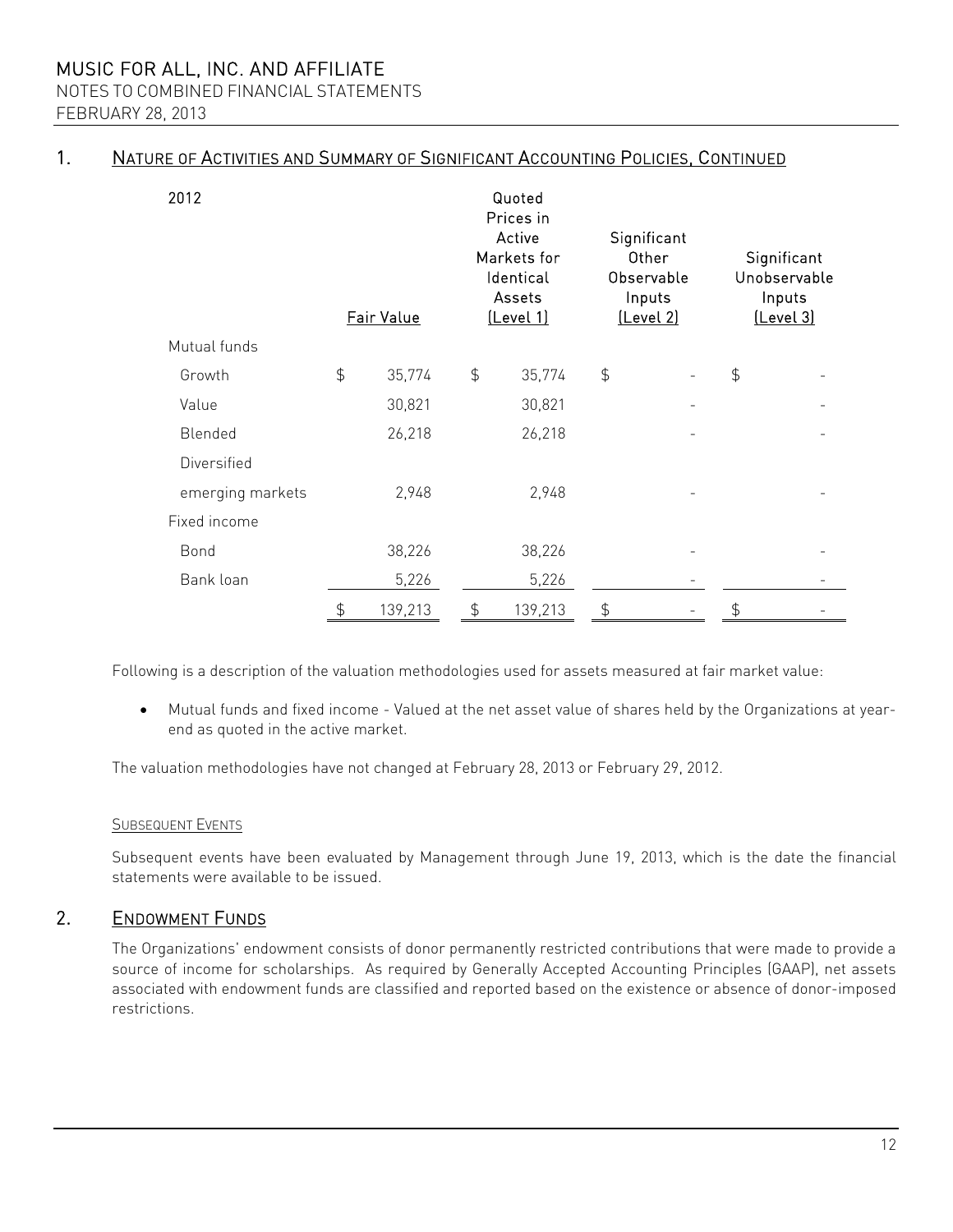NOTES TO COMBINED FINANCIAL STATEMENTS

FEBRUARY 28, 2013

### 2. ENDOWMENT FUNDS, CONTINUED

#### INTERPRETATION OF RELEVANT LAW

The Board of Directors of the Organizations have interpreted the State Prudent Management of Institutional Funds Act (SPMIFA) as requiring the preservation of the purchasing power of the original gift as of the gift date of the donor-restricted endowment funds absent explicit donor stipulations to the contrary. As a result of this interpretation, the Organizations classify as permanently restricted net assets the original value of gifts donated to the permanent endowment. In accordance with SPMIFA, the Organizations consider the following factors in making a determination to appropriate or accumulate donor-restricted endowment funds:

- (1) The duration and preservation of the fund
- (2) The purposes of the Organizations and the donor-restricted endowment fund
- (3) General economic conditions
- (4) The possible effect of inflation and deflation
- (5) The expected total return from income and the appreciation of investments
- (6) Other resources of the Organizations
- (7) The investment policies of the Organizations

Changes in Endowment Net Assets for the year ended February 28, 2013 and February 29, 2012:

|                                         | 2013    |   | 2012    |
|-----------------------------------------|---------|---|---------|
| Endowment net assets, beginning of year | 141,788 | S | 140,718 |
| Donations                               | 1.311   |   | 1.070   |
| Endowment net assets, end of year       | 143,099 |   | 141,788 |

### RETURN OBJECTIVES AND RISK PARAMETERS

The Organizations have adopted investment policies for endowment assets that attempt to provide a predictable stream of funding to programs supported by the endowment while seeking to maintain the purchasing power of the endowment assets. Endowment assets include those assets of donor-restricted funds that the Organizations must hold in perpetuity.

#### STRATEGIES EMPLOYED FOR ACHIEVING OBJECTIVES

To satisfy long-term rate-of-return objectives, the Organizations rely on a total return strategy administered by PNC Investments in which investment returns are achieved through both capital appreciation (realized and unrealized) and current yield (interest and dividends). PNC Investments targets a diversified asset allocation that places a greater emphasis on long-term growth and a reasonable return.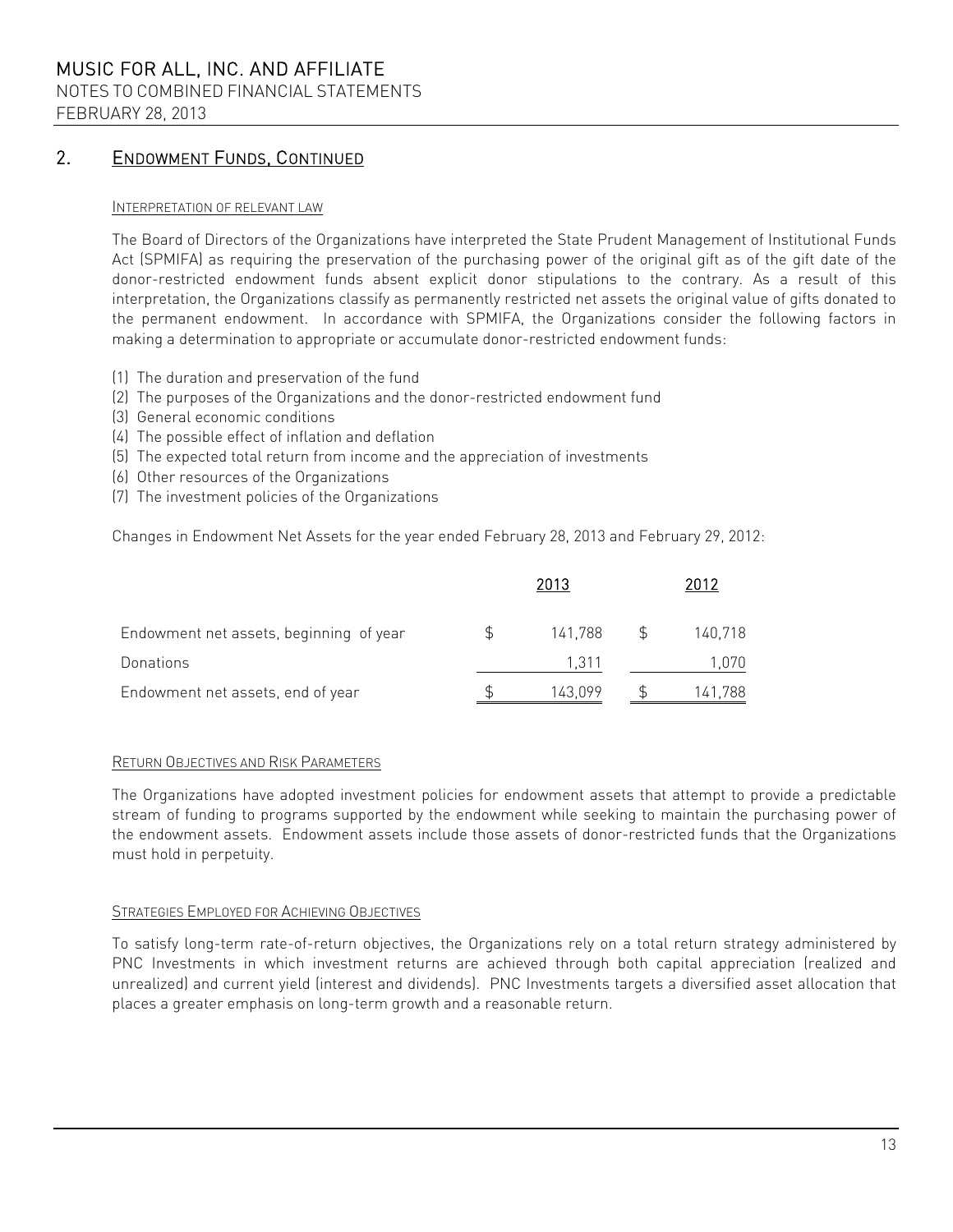### 2. ENDOWMENT FUNDS, CONTINUED

#### SPENDING POLICY AND HOW THE INVESTMENT OBJECTIVES RELATE TO SPENDING POLICY

The Organizations have a policy whereby disbursements can be made up to 5% of the endowment's previous year fund balance for the Organizations' scholarships. This is consistent with the Organizations' objective to maintain the purchasing power of the endowment assets held in perpetuity or for a specified term as well as to provide additional real growth through investment return.

### 3. INVESTMENTS

Consistent with Accounting Standards for Investments Held by Not-for-Profits, investments in equity securities with readily determinable fair values and all investments in debt securities are measured at fair value in the statements of financial position. Unrealized gains and losses are based on the differences between cost and fair value of each classification of security and are reported in the statement of activities. Fair market value is determined by quoted prices in the active market.

Cost and fair value of investments at February 28, 2013 and February 29, 2012 are as follows:

|                       |   | 2013    |  |         | 2012    |  |             |  |
|-----------------------|---|---------|--|---------|---------|--|-------------|--|
|                       |   | Fair    |  | 2013    | Fair    |  | 2012        |  |
|                       |   | Value   |  | Cost    | Value   |  | <u>Cost</u> |  |
| Marketable Securities | ፍ | 148,465 |  | 129,022 | 139.213 |  | 125,539     |  |

### 4. PROPERTY AND EQUIPMENT

Property and equipment at February 28, 2013 and February 29, 2012 is as follows:

|                          | 2013          | 2012          |
|--------------------------|---------------|---------------|
| Leasehold improvements   | \$<br>763,638 | \$<br>763,638 |
| Capitalized software     | 12,000        | 12,000        |
| Furniture and equipment  | 649,006       | 640,244       |
|                          | 1,424,644     | 1,415,882     |
| Accumulated depreciation | (1, 373, 714) | (1, 281, 900) |
|                          | \$<br>50,930  | 133,982       |

### 5. PREPAID EVENT INCOME

The Organizations record prepaid event income when funds are collected in advance for events. Once the event takes place, the funds are recognized as income. The prepaid account also includes sponsorship income that is contractually obligated to the Organizations. Income is recognized as the Organizations fulfill the contract requirements. Prepaid event income as of February 28, 2013 and February 29, 2012 was \$1,903,071 and \$1,848,332, respectively.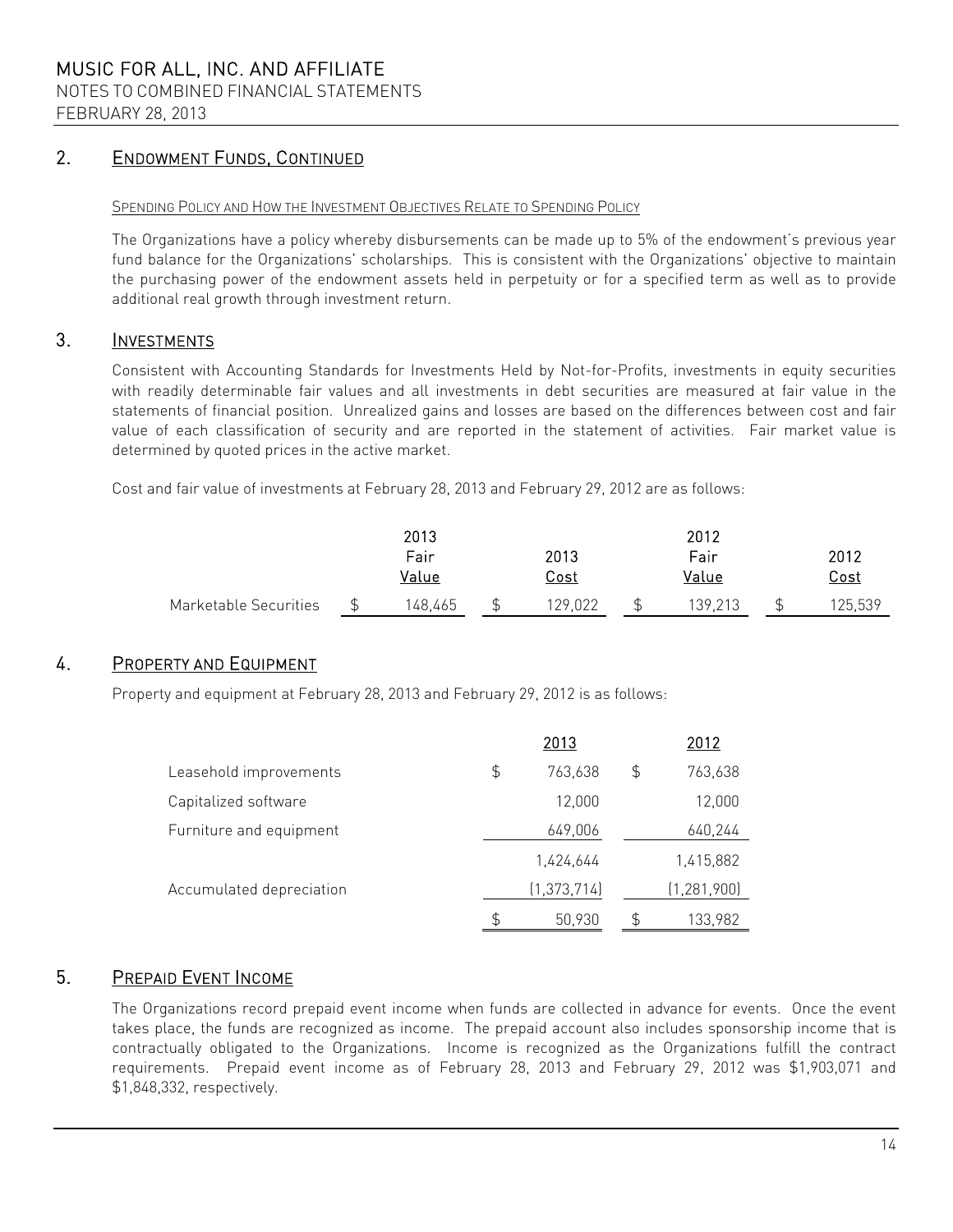### 6. BANK LINE OF CREDIT

Music for All maintained a \$620,000 line of credit with a bank that expired in April 2013. The line of credit bore interest at the LIBOR rate plus 4.0% with a 5.0% minimum (5.0% at February 28, 2013). Music for All had no outstanding balance on the line of credit at February 28, 2013 and February 29, 2012, respectively. The line of credit was secured by Music for All's assets.

In May 2013, Music for All extended its line of credit agreement through August 2013 under the same terms mentioned above.

### 7. DEFERRED TRUST LIABILITY

Music for All received a charitable gift annuity trust of \$75,000 during the year ended February 29, 2008. Under this trust agreement, Music for All is required to pay the donor \$4,125 annually, in quarterly installments. Music for All has recorded a deferred trust liability for the estimated value of these payments. The deferred trust liability was \$39,509 and \$40,610 at February 28, 2013 and February 29, 2012, respectively.

### 8. TAX STATUS

Music for All and the Foundation are not-for-profit organizations, exempt from income taxes under Section 501(c)(3) of the U. S. Internal Revenue Code and have been classified as organizations that are not private foundations under Section 509(a) of the Internal Revenue Code.

Accounting Standards for Income Taxes provide detailed guidance for financial statement recognition, measurement, and disclosure of uncertain tax positions recognized in an enterprise's financial statements. The Organizations individually evaluate their activities to determine that they are in compliance with their tax-exempt purposes. For those activities that the Organizations determine to be unrelated business income, the Organizations record the resulting unrelated business income tax liability, if any. All tax periods prior to 2009 are no longer subject to examination.

### 9. EMPLOYEE BENEFIT PLAN

Music for All maintains a Section 403(b) salary reduction retirement plan. The plan covers essentially all salaried employees who have completed one year of service. The plan agreement provides for discretionary employer matching contributions. The discretionary match is at an amount not to exceed 3% of the employee's annual salary. The matching contributions are subject to a six-year graded vesting schedule that provides 20% vesting after two years of service and 20% per year thereafter (100% vested after six years of service). Music for All's contributions for the years ended February 28, 2013 and February 29, 2012 totaled \$19,119 and \$11,291, respectively.

### 10. LEASES

Music for All has a lease for office space. Under the current lease which expires June 2013, the lessor has certain rights to terminate the lease if it receives a certain offer by another tenant. Music for All may elect to match the offer and remain in the space or vacate the space and receive \$40,000 for each year remaining on the lease. The estimated fair market value of this lease is approximately \$20,000 per month. Accordingly, the annual fair market value of the lease is \$241,020, as noted in Note 1, which is recorded as an in-kind contribution for the leased office space.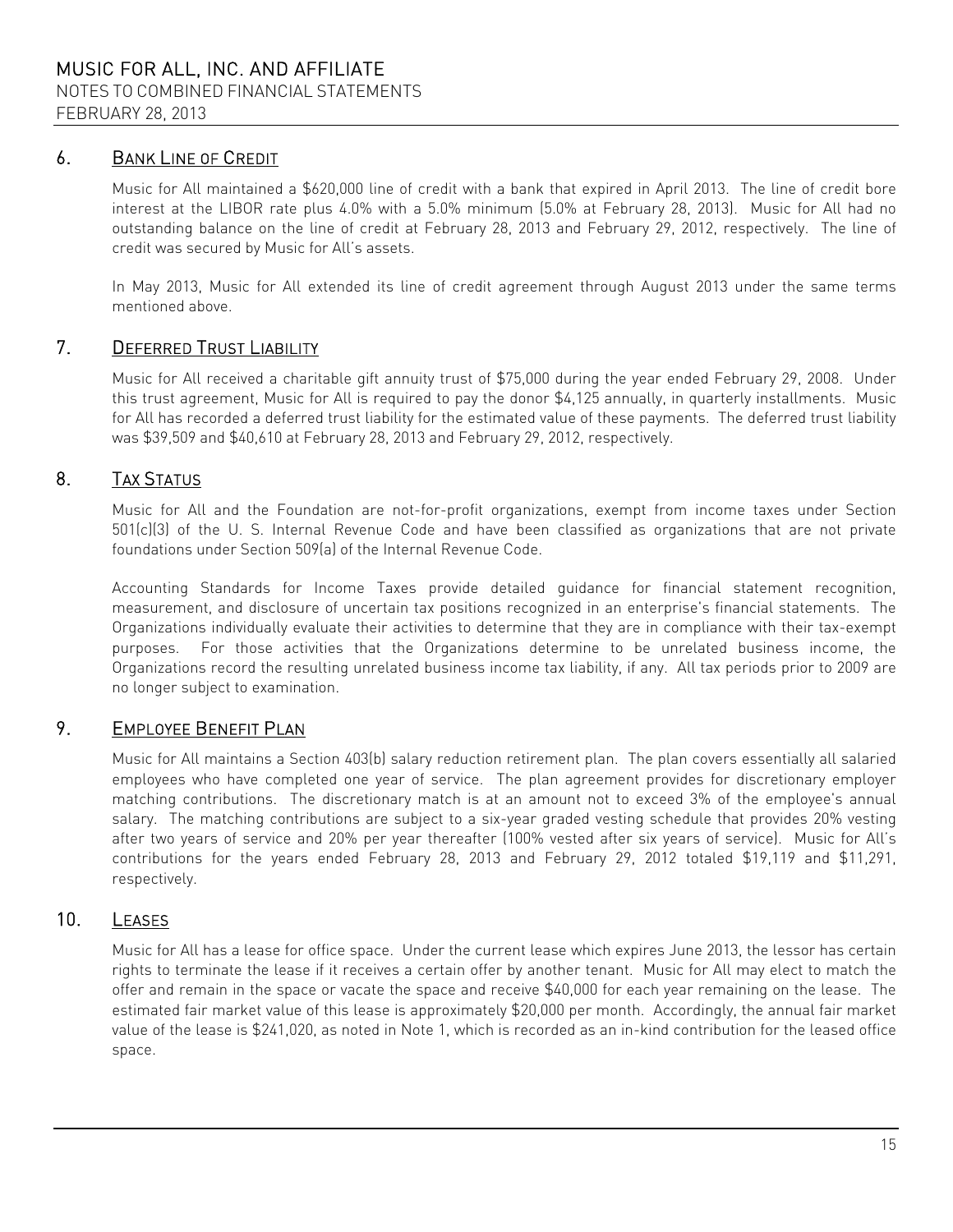### 10. LEASES, CONTINUED

The original lease has been extended from July 2013 through June 2023. Rent during the extension term varies. The lease extension reduces the demised premises from 20,085 square feet to 18,085 square feet. The straightline rent payments will be \$5,139 per month beginning in July 2013.

Music for All also leases office equipment under various operating leases expiring March 2017. Equipment rental expense for the years ended February 28, 2013 and February 29, 2012 for these leases amounted to \$18,358 and \$15,538, respectively. Music for All rents other equipment on a temporary basis for camps and other activities.

Future minimum lease payments required under these leases are as follows for the years ending February 28:

| 2014       | \$<br>18,528 |
|------------|--------------|
| 2015       | 30,585       |
| 2016       | 39,893       |
| 2017       | 35,196       |
| 2018       | 48,397       |
| Thereafter | 560,635      |
|            | 733,234      |

### 11. COMMITMENTS

Music for All has contracted to hold a portion of its programming activities at two venues through February 2016 and June 2023, respectively. Minimum annual amounts due under these contracts are \$395,000.

Music for All has also contracted with a music licensing company through September 2013 to assist and obtain rights to use various copyrighted music for sponsored competitions, DVDs, audio downloads, and CDs. The amount due under this contract is \$40,425 for the year ending February 28, 2014.

### 12. RECLASSIFICATIONS

Certain items in the 2012 financial statements have been retroactively reclassified to conform to the 2013 presentation. These reclassifications had no impact on total net assets at February 29, 2012.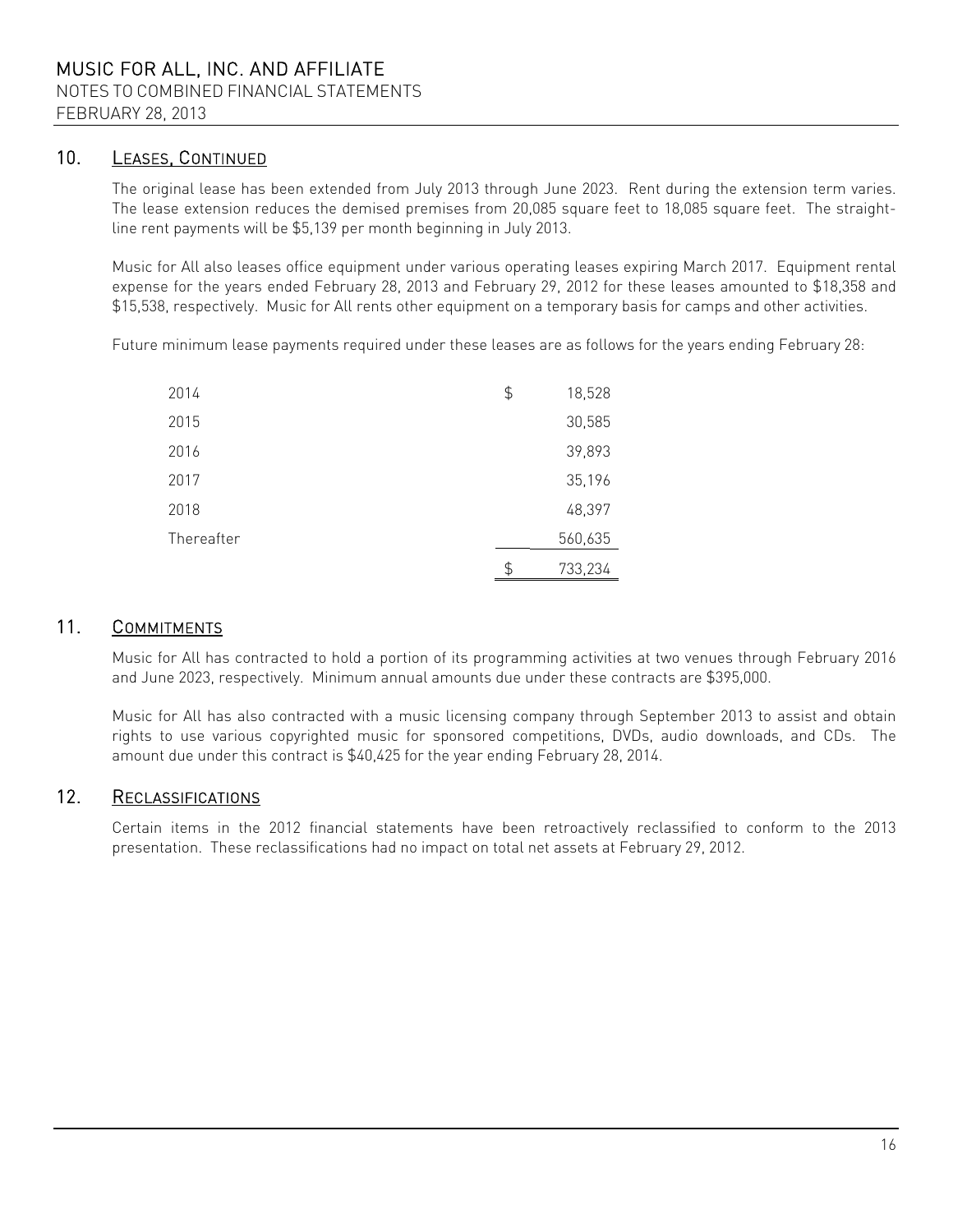Greenwalt CPAs, Inc. 5342 W. Vermont Street Indianapolis, IN 46224 www.greenwaltcpas.com



#### INDEPENDENT AUDITORS' REPORT ON SUPPLEMENTARY INFORMATION

To the Boards of Directors of Music for All, Inc. and Affiliate:

We have audited the combined financial statements of Music for All, Inc. and Affiliate as of and for the year ended February 28, 2013, and our report thereon dated June 19, 2013, which expressed an unmodified opinion on those combined financial statements, appears on page one. Our audit was conducted for the purpose of forming an opinion on the combined financial statements as a whole. The information in Exhibits I through VI, which is the responsibility of management, is presented for purposes of additional analysis and is not a required part of the combined financial statements. Such information has not been subjected to the auditing procedures applied in the audit of the combined financial statements, and, accordingly, we do not express an opinion or provide any assurance on it.

Scenwalt CPAs, Inc.

June 19, 2013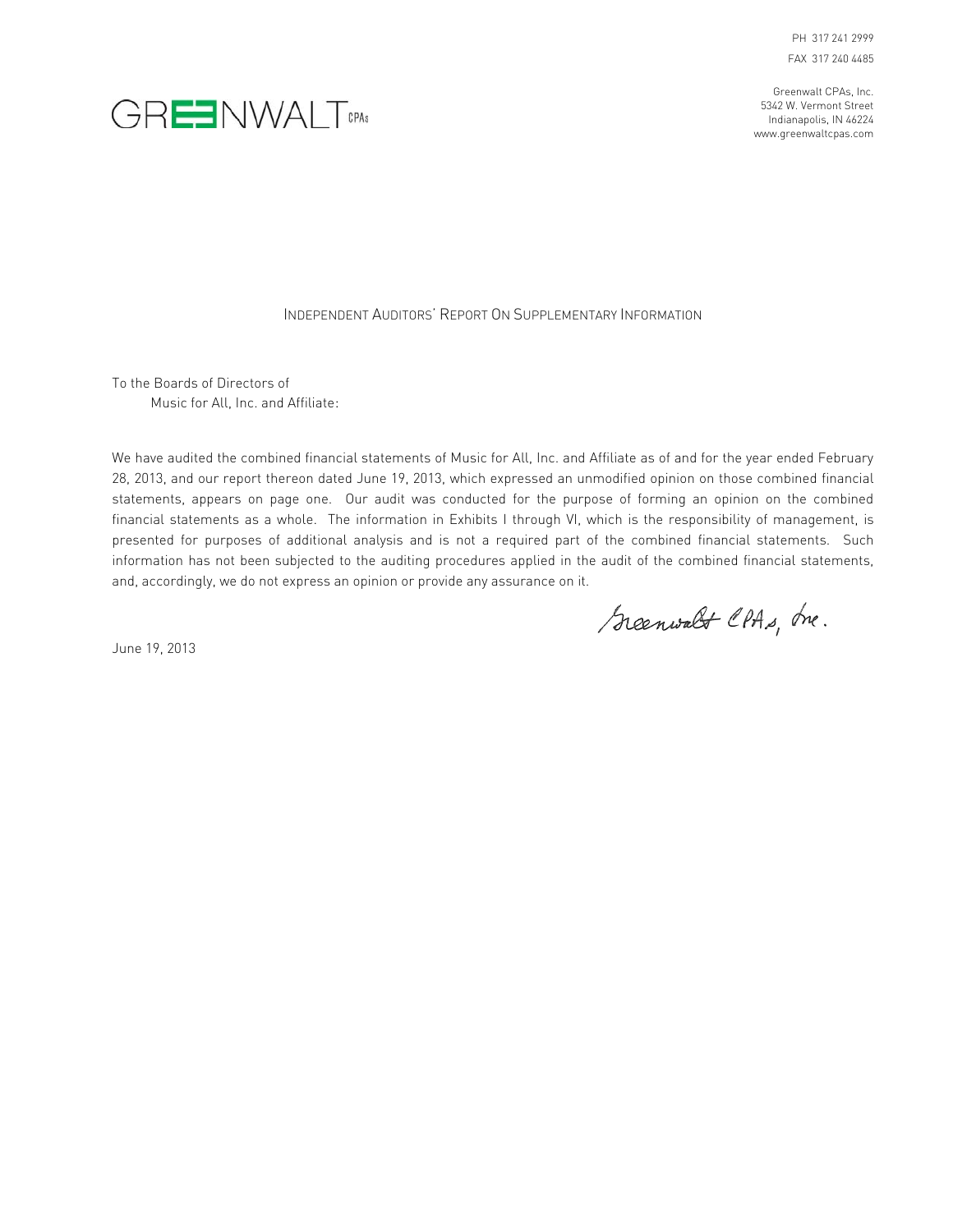COMBINING STATEMENTS OF FINANCIAL POSITION FEBRUARY 28, 2013 WITH COMPARATIVE TOTALS AS OF FEBRUARY 29, 2012 CHANGE AND THE SERIES OF STRING RESIDENCE AND LOST THE SERIES OF STRING RESIDENCE AND LOST THE SERIES OF STRING RESIDENCE AND THE SERIES OF STRING RESIDENCE AND LOST THE SERI

|                                                    | <b>MUSIC</b><br><b>FOR ALL</b> |    | MUSIC FOR ALL | <b>FOUNDATION ELIMINATIONS</b> | 2013<br><b>TOTAL</b>       | 2012<br><b>TOTAL</b> |
|----------------------------------------------------|--------------------------------|----|---------------|--------------------------------|----------------------------|----------------------|
| <b>ASSETS</b>                                      |                                |    |               |                                |                            |                      |
| <b>CURRENT ASSETS</b>                              |                                |    |               |                                |                            |                      |
| Cash                                               | \$<br>1.425.678                | \$ | 3,844         | \$                             | 1,429,522<br>\$            | \$<br>684,311        |
| Accounts receivable, net of allowance for doubtful |                                |    |               |                                |                            |                      |
| accounts of \$53,100 and \$52,400 in 2013 and      |                                |    |               |                                |                            |                      |
| 2012, respectively                                 | 454,140                        |    | 1,069         |                                | 455,209                    | 788,919              |
| Accounts receivable - related party                | 5,141                          |    | 270           | (5, 411)                       |                            |                      |
| Inventory                                          | 13,384                         |    |               |                                | 13,384                     | 9,653                |
| Prepaid expenses                                   | 210,004                        |    |               |                                | 210,004                    | 149,665              |
| Total current assets                               | 2,108,347                      |    | 5,183         | (5, 411)                       | 2,108,119                  | 1,632,548            |
| <b>INVESTMENTS</b>                                 |                                |    |               |                                |                            |                      |
| Marketable securities                              |                                |    | 148,465       |                                | 148,465                    | 139,213              |
| PROPERTY AND EQUIPMENT                             |                                |    |               |                                |                            |                      |
| Property and equipment                             | 1,416,795                      |    | 7,849         |                                | 1,424,644                  | 1,415,882            |
| Accumulated depreciation and amortization          | (1, 365, 865)                  |    | (7, 849)      |                                | (1, 373, 714)              | (1, 281, 900)        |
| Net property and equipment                         | 50,930                         |    |               |                                | 50,930                     | 133,982              |
|                                                    |                                |    |               |                                |                            |                      |
| <b>OTHER ASSETS</b>                                |                                |    |               |                                |                            |                      |
| Trademark                                          | 20,000                         |    |               |                                | 20,000                     | 20,000               |
|                                                    | \$2,179,277                    | -S | 153,648       | \$<br>(5, 411)                 | 2,327,514<br>$\mathcal{L}$ | 1,925,743<br>\$      |
| <b>LIABILITIES AND NET ASSETS</b>                  |                                |    |               |                                |                            |                      |
| <b>CURRENT LIABILITIES</b>                         |                                |    |               |                                |                            |                      |
| Accounts payable                                   | \$<br>52,838                   | \$ |               | \$<br>÷,                       | \$<br>52,838               | \$<br>23,643         |
| Accounts payable - related party                   | 270                            |    | 5,141         | (5, 411)                       |                            |                      |
| Accrued expenses                                   | 154,192                        |    | 3,000         |                                | 157,192                    | 78,364               |
| Prepaid event income                               | 1,903,071                      |    |               |                                | 1,903,071                  | 1,848,332            |
| Total current liabilities                          | 2,110,371                      |    | 8,141         | (5, 411)                       | 2,113,101                  | 1,950,339            |
|                                                    |                                |    |               |                                |                            |                      |
| LONG-TERM LIABILITIES                              |                                |    |               |                                |                            |                      |
| Deferred trust liability                           | 39,509                         |    |               |                                | 39,509                     | 40,610               |
| Reserve for license fees                           | 34,669                         |    |               |                                | 34,669                     | 39,165               |
| Total long-term liabilities                        | 74,178                         |    |               |                                | 74,178                     | 79,775               |
| Total liabilities                                  | 2,184,549                      |    | 8,141         | (5, 411)                       | 2,187,279                  | 2,030,114            |
| NET ASSETS (ACCUMULATED DEFICIT)                   |                                |    |               |                                |                            |                      |
| Unrestricted                                       | (75, 272)                      |    | (4, 543)      |                                | (79, 815)                  | (315,010)            |
| Temporarily restricted                             | 70,000                         |    | 6,951         |                                | 76,951                     | 68,851               |
| Permanently restricted                             |                                |    | 143,099       |                                | 143,099                    | 141,788              |
|                                                    | (5, 272)                       |    | 145,507       | $\equiv$                       | 140,235                    | (104, 371)           |
|                                                    | \$2,179,277                    | \$ | 153,648       | \$<br>(5, 411)                 | \$2,327,514                | \$1,925,743          |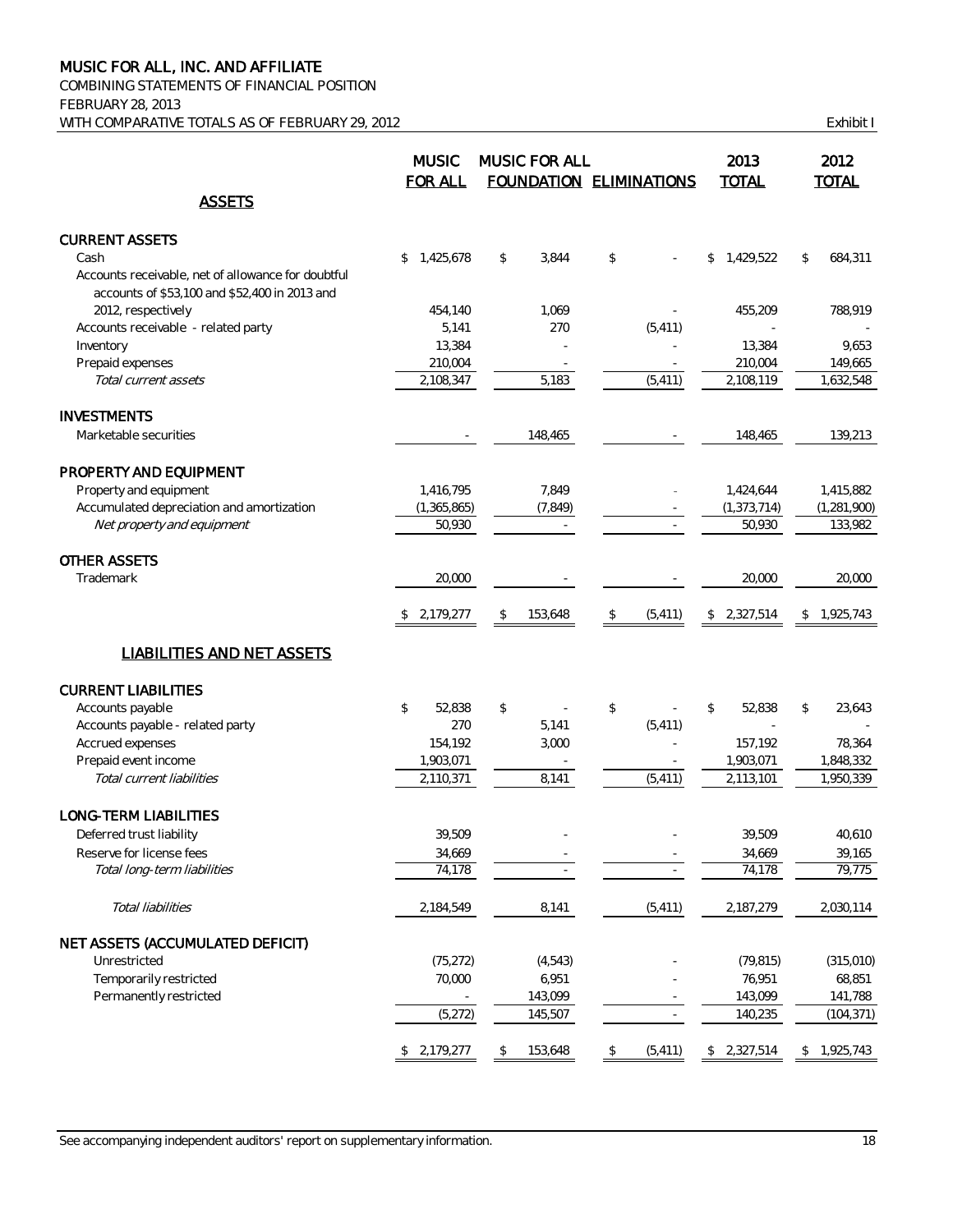COMBINING STATEMENT OF ACTIVITIES

FOR THE YEAR ENDED FEBRUARY 28, 2013

WITH SUMMARIZED COMPARATIVE INFORMATION FOR THE YEAR ENDED FEBRUARY 29, 2012 **EXHIBIT II** COMPARATIVE INFORMATION FOR THE YEAR ENDED FEBRUARY 29, 2012

|                                             |                                | <b>UNRESTRICTED</b>                |                 |                                | <b>TEMPORARILY</b><br><b>RESTRICTED</b>   | PERMANENTLY<br><b>RESTRICTED</b>   |                      |                      |  |
|---------------------------------------------|--------------------------------|------------------------------------|-----------------|--------------------------------|-------------------------------------------|------------------------------------|----------------------|----------------------|--|
|                                             | <b>MUSIC</b><br><b>FOR ALL</b> | MUSIC FOR ALL<br><b>FOUNDATION</b> | <b>TOTAL</b>    | <b>MUSIC</b><br><b>FOR ALL</b> | <b>MUSIC FOR ALL</b><br><b>FOUNDATION</b> | MUSIC FOR ALL<br><b>FOUNDATION</b> | 2013<br><b>TOTAL</b> | 2012<br><b>TOTAL</b> |  |
| <b>REVENUE</b>                              |                                |                                    |                 |                                |                                           |                                    |                      |                      |  |
| Program fees                                | 1,511,420<br>\$                | \$                                 | \$1,511,420     | $\mathcal{L}$                  | \$                                        | \$                                 | \$1,511,420          | 600,172<br>\$        |  |
| Housing and meal fees                       | 878,111                        |                                    | 878,111         |                                |                                           |                                    | 878,111              | 932,296              |  |
| <b>Ticket fees</b>                          | 1,905,752                      |                                    | 1,905,752       |                                |                                           |                                    | 1,905,752            | 1,856,068            |  |
| Band fees                                   | 428,575                        |                                    | 428,575         |                                |                                           |                                    | 428,575              | 408,450              |  |
| Merchandise sales                           | 90,020                         |                                    | 90,020          |                                |                                           |                                    | 90,020               | 41,495               |  |
| Program book sales                          | 116,451                        | $\overline{\phantom{a}}$           | 116,451         |                                |                                           |                                    | 116,451              | 121,525              |  |
| Photography commissions                     | 60,301                         |                                    | 60,301          |                                |                                           |                                    | 60,301               | 46,321               |  |
| Video commissions and fees                  | 169,892                        | $\overline{\phantom{a}}$           | 169,892         |                                |                                           |                                    | 169,892              | 189,442              |  |
| Merchandise commissions                     | 268,957                        |                                    | 268,957         |                                |                                           |                                    | 268,957              | 221,760              |  |
| Sponsorships                                | 802,195                        | ٠                                  | 802,195         |                                |                                           |                                    | 802,195              | 731,652              |  |
| Contributions                               | 120,740                        | 1,000                              | 121,740         |                                | 100                                       | 1,311                              | 123,151              | 108,782              |  |
| In-kind contributions                       | 255,088                        | $\sim$                             | 255,088         |                                |                                           |                                    | 255,088              | 247,395              |  |
| Grants                                      | 61,100                         | $\overline{\phantom{a}}$           | 61,100          | 20,000                         |                                           |                                    | 81,100               | 105,837              |  |
| Interest                                    | 140                            | $\overline{\phantom{a}}$           | 140             |                                |                                           |                                    | 140                  | 388                  |  |
| Loss on disposal of assets                  |                                |                                    | $\sim$          |                                |                                           |                                    |                      | (602)                |  |
| Realized and unrealized gain on investments |                                | 11,310                             | 11,310          |                                |                                           |                                    | 11,310               | 3,498                |  |
| Miscellaneous                               | 33,785                         |                                    | 33,785          |                                |                                           |                                    | 33,785               | 31,924               |  |
| Net assets released from restrictions       | 10,000                         | 2,000                              | 12,000          | (10,000)                       | (2,000)                                   |                                    |                      |                      |  |
| Total revenue                               | 6,712,527                      | 14,310                             | 6,726,837       | 10,000                         | (1,900)                                   | 1,311                              | 6,736,248            | 5,646,403            |  |
| <b>EXPENSES</b>                             |                                |                                    |                 |                                |                                           |                                    |                      |                      |  |
| Program                                     | 5,923,665                      | 6,600                              | 5,930,265       |                                |                                           |                                    | 5,930,265            | 4,903,440            |  |
| Fundraising                                 | 201,673                        |                                    | 201,673         |                                |                                           |                                    | 201,673              | 171,735              |  |
| General and administrative                  | 357,518                        | 2,186                              | 359,704         |                                |                                           |                                    | 359,704              | 392,609              |  |
| Total expenses                              | 6,482,856                      | 8,786                              | 6,491,642       |                                |                                           |                                    | 6,491,642            | 5,467,784            |  |
| CHANGE IN NET ASSETS                        | 229,671                        | 5,524                              | 235,195         | 10,000                         | (1,900)                                   | 1,311                              | 244,606              | 178,619              |  |
| NET ASSETS (DEFICIT), BEGINNING OF YEAR     | (304, 943)                     | (10,067)                           | (315,010)       | 60,000                         | 8,851                                     | 141,788                            | (104, 371)           | (282, 990)           |  |
| NET ASSETS (DEFICIT), END OF YEAR           | (75, 272)<br>$\mathfrak{P}$    | (4, 543)<br>\$                     | (79, 815)<br>\$ | 70,000<br>\$                   | $\mathcal{L}$<br>6,951                    | 143,099<br>$\mathbb{S}$            | 140,235<br>\$        | (104, 371)<br>\$     |  |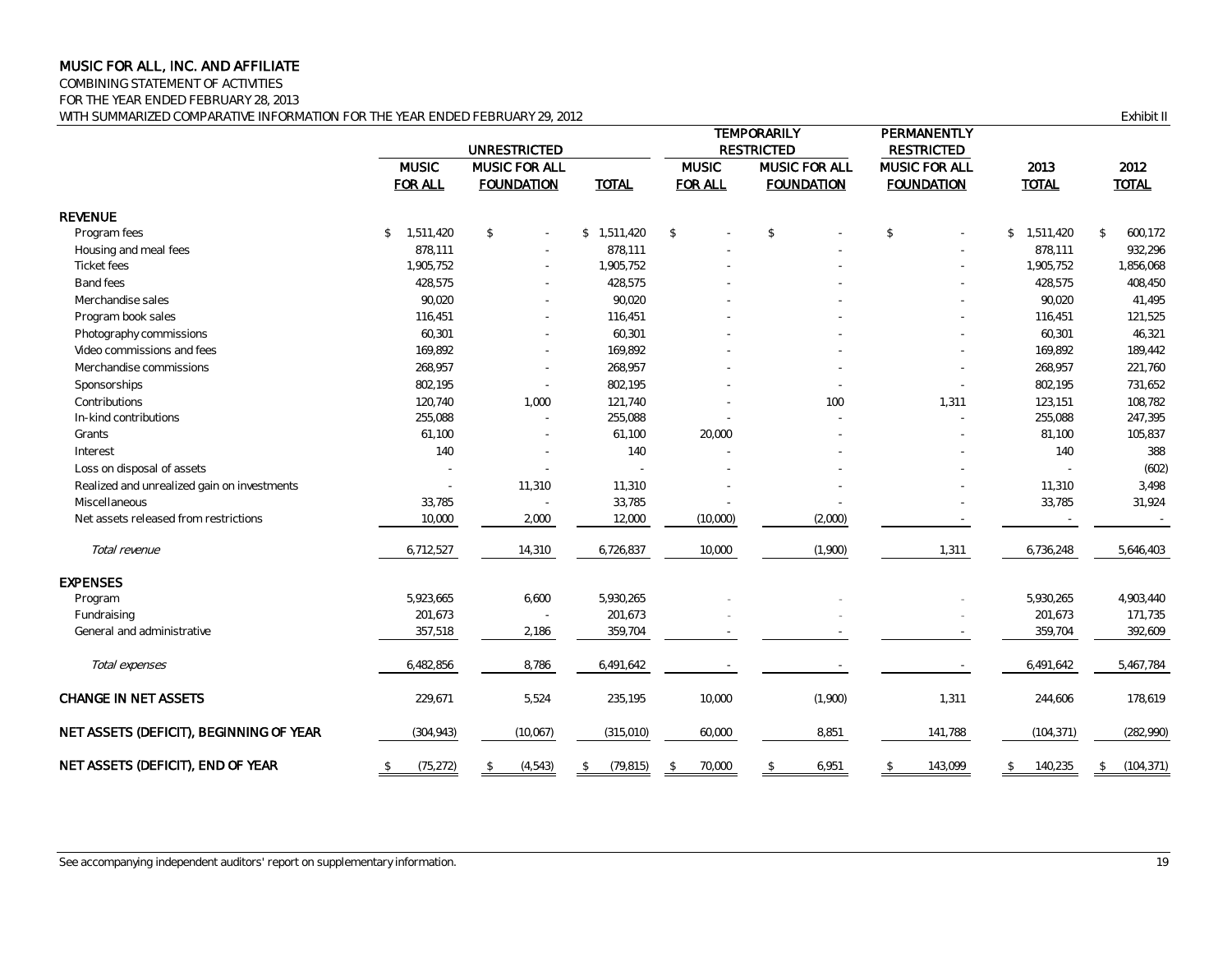COMBINING SCHEDULE OF FUNCTIONAL EXPENSES FOR THE YEAR ENDED FEBRUARY 28, 2013 WITH SUMMARIZED COMPARATIVE INFORMATION FOR THE YEAR ENDED FEBRUARY 29, 2012 **EXHIBIT III** COMPARATIVE INFORMATION FOR THE YEAR ENDED FEBRUARY 29, 2012

|                                    |                            | <b>MUSIC FOR ALL</b> | <b>MUSIC FOR</b><br>ALL FOUNDATION                               |                         |                     |                         |                            |
|------------------------------------|----------------------------|----------------------|------------------------------------------------------------------|-------------------------|---------------------|-------------------------|----------------------------|
|                                    | PROGRAM                    | <b>FUNDRAISING</b>   | <b>GENERAL &amp;</b><br><b>ADMINISTRATIVE</b><br><b>EXPENSES</b> | <b>TOTAL</b>            | <b>FDN EXPENSES</b> | 2013<br><b>TOTAL</b>    | 2012<br><b>TOTAL</b>       |
| <b>PROGRAMS</b>                    |                            |                      |                                                                  |                         |                     |                         |                            |
| Awards and trophies                | $\sqrt{2}$<br>83,838       | $\mathbb{S}$         | $\mathcal{L}$                                                    | 83,838<br>$\mathcal{L}$ | $\sqrt{2}$          | $\mathcal{L}$<br>83,838 | $\mathcal{S}$<br>71,197    |
| Scholarships and grants            | 2,000                      |                      |                                                                  | 2,000                   | 6,600               | 8,600                   | 7,837                      |
| Clinicians' and judges' fees       | 640,461                    |                      |                                                                  | 640,461                 |                     | 640.461                 | 584,243                    |
| Copyright fees                     | 95,564                     |                      |                                                                  | 95,564                  |                     | 95.564                  | 102,408                    |
| Cost of merchandise sold           | 203,954                    |                      |                                                                  | 203,954                 |                     | 203,954                 | 177,176                    |
| Equipment rental                   | 95,973                     |                      |                                                                  | 95,973                  |                     | 95,973                  | 79,608                     |
| Program promotion                  | 86,003                     | 16,447               | 10,779                                                           | 113,229                 |                     | 113,229                 | 107,356                    |
| Facility rental                    | 660,045                    |                      |                                                                  | 660,045                 |                     | 660,045                 | 616,744                    |
| Participants' housing and meals    | 856,318                    |                      |                                                                  | 856,318                 |                     | 856,318                 | 883,694                    |
| Outside services                   | 1,490,137                  | 3,370                | 6,421                                                            | 1,499,928               | 2,173               | 1,502,101               | 717,328                    |
| Other program expenses             | 294,472                    |                      | 5,382                                                            | 299,854                 |                     | 299,854                 | 184,285                    |
| Total programs and activities      | 4,508,765                  | 19,817               | 22,582                                                           | 4,551,164               | 8,773               | 4,559,937               | 3,531,876                  |
| PERSONNEL RELATED                  |                            |                      |                                                                  |                         |                     |                         |                            |
| Salaries and contract employees    | 739,767                    | 132.193              | 182.031                                                          | 1,053,991               |                     | 1.053.991               | 1,080,227                  |
| Salaries - payroll taxes           | 49,095                     | 10,112               | 12,274                                                           | 71,481                  |                     | 71,481                  | 73,442                     |
| 403(b) contribution                | 14,732                     | 704                  | 3,683                                                            | 19,119                  |                     | 19,119                  | 11,291                     |
| Staff travel, housing and meals    | 3.862                      |                      | $\sim$                                                           | 3.862                   |                     | 3.862                   | 6,760                      |
| Group insurance                    | 64,859                     | 2,345                | 16,215                                                           | 83,419                  |                     | 83,419                  | 76,025                     |
| Other personnel related expenses   | 5,341                      | 1,176                | 1,335                                                            | 7,852                   |                     | 7,852                   | 5,400                      |
| Total personnel related            | 877,656                    | 146,530              | 215,538                                                          | 1,239,724               |                     | 1,239,724               | 1,253,145                  |
| <b>BUILDING AND FACILITY</b>       |                            |                      |                                                                  |                         |                     |                         |                            |
| Depreciation and amortization      | 83,566                     | 1,237                | 7,011                                                            | 91,814                  |                     | 91,814                  | 105,406                    |
| Rental - office building           | 193,301                    | 7,158                | 40,561                                                           | 241,020                 |                     | 241,020                 | 241,020                    |
| Repairs and maintenance            | 14,425                     | 506                  | 2,866                                                            | 17,797                  |                     | 17,797                  | 18,821                     |
| Telephone and utilities            | 30,232                     | 1,098                | 6,223                                                            | 37,553                  |                     | 37,553                  | 31,638                     |
| Total building and facility        | 321,524                    | 9,999                | 56,661                                                           | 388,184                 |                     | 388,184                 | 396,885                    |
| OFFICE AND ADMINISTRATIVE          |                            |                      |                                                                  |                         |                     |                         |                            |
| Board of director's expense        | 7,114                      |                      | 1,779                                                            | 8,893                   |                     | 8,893                   | 8,081                      |
| Computer services and supplies     | 42,448                     | 4,260                | 18,749                                                           | 65,457                  |                     | 65,457                  | 56,747                     |
| Business insurance                 | 53,927                     |                      | 13,482                                                           | 67,409                  |                     | 67,409                  | 73,960                     |
| Interest                           | 2,710                      | $\overline{a}$       | 678                                                              | 3,388                   |                     | 3,388                   | 12,759                     |
| Franchise, sales, and income taxes | 10,936                     |                      |                                                                  | 10,936                  |                     | 10,936                  | 9,949                      |
|                                    |                            |                      |                                                                  |                         |                     |                         |                            |
| Other office and administrative    | 98,585                     | 21,067               | 28,049                                                           | 147,701                 | 13                  | 147,714                 | 124,382                    |
| Total office and administrative    | 215,720                    | 25,327               | 62,737                                                           | 303,784                 | 13                  | 303,797                 | 285,878                    |
|                                    | 5,923,665<br>$\mathcal{L}$ | 201,673<br>\$        | 357,518<br>$\mathcal{S}$                                         | 6,482,856<br>\$         | 8,786<br>-\$        | 6,491,642<br>\$         | 5,467,784<br>$\mathcal{L}$ |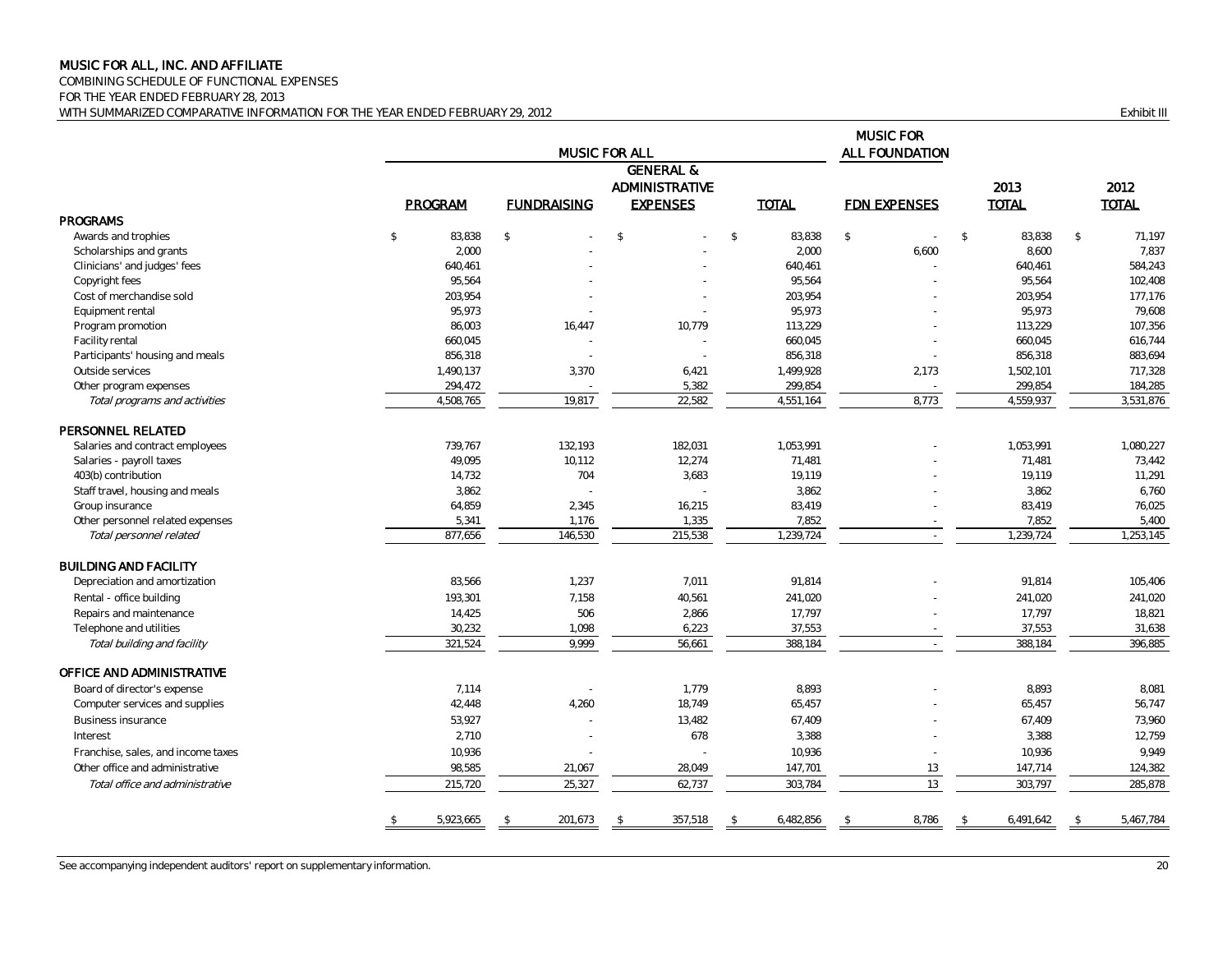COMBINING STATEMENTS OF ACTIVITIES

FOR THE YEARS ENDED FEBRUARY 28, 2013 AND FEBRUARY 29, 2012 Exhibit IV

|                                                     | 2013                       |                         |                                |                          | 2012                          |                               |                          |                             |
|-----------------------------------------------------|----------------------------|-------------------------|--------------------------------|--------------------------|-------------------------------|-------------------------------|--------------------------|-----------------------------|
|                                                     | <b>MUSIC</b>               | MUSIC FOR ALL           |                                |                          | MUSIC FOR ALL<br><b>MUSIC</b> |                               |                          |                             |
|                                                     | <b>FOR ALL</b>             |                         | <b>FOUNDATION ELIMINATIONS</b> | <b>TOTAL</b>             | <b>FOR ALL</b>                | <b>FOUNDATIONELIMINATIONS</b> |                          | <b>TOTAL</b>                |
| <b>REVENUE</b>                                      |                            |                         |                                |                          |                               |                               |                          |                             |
| Program fees                                        | \$1.511.420                | $\mathbb{S}$            | $\mathbb{S}$                   | \$1,511,420              | 600,172<br>$\mathcal{L}$      | $\mathcal{L}$                 | \$                       | 600,172<br>$\mathcal{S}$    |
| Housing and meal fees                               | 878,111                    |                         |                                | 878,111                  | 932,296                       |                               |                          | 932,296                     |
| Ticket fees                                         | 1,905,752                  |                         |                                | 1,905,752                | 1,856,068                     |                               |                          | 1,856,068                   |
| <b>Band fees</b>                                    | 428,575                    |                         |                                | 428,575                  | 408,450                       |                               |                          | 408,450                     |
| Merchandise sales                                   | 90,020                     |                         |                                | 90,020                   | 41,495                        |                               | ٠                        | 41,495                      |
| Program book sales                                  | 116,451                    |                         |                                | 116,451                  | 121,525                       |                               | ٠                        | 121,525                     |
| Photography commissions                             | 60,301                     |                         |                                | 60,301                   | 46,321                        |                               | $\overline{\phantom{0}}$ | 46,321                      |
| Video commissions and fees                          | 169,892                    |                         |                                | 169,892                  | 189,442                       |                               | $\overline{\phantom{a}}$ | 189,442                     |
| Merchandise commissions                             | 268,957                    |                         |                                | 268,957                  | 221,760                       |                               | ٠                        | 221,760                     |
| Sponsorships                                        | 802,195                    |                         |                                | 802,195                  | 731,652                       |                               |                          | 731,652                     |
| Contributions                                       | 120,740                    | 2,411                   |                                | 123,151                  | 104,474                       | 4,308                         |                          | 108,782                     |
| In-kind contributions                               | 255,088                    |                         |                                | 255,088                  | 247,395                       |                               |                          | 247,395                     |
| Grants                                              | 81,100                     |                         |                                | 81,100                   | 105,837                       |                               |                          | 105,837                     |
| Interest                                            | 140                        |                         |                                | 140                      | 288                           | 100                           |                          | 388                         |
| Loss on sale of assets                              |                            |                         |                                |                          | (602)                         |                               |                          | (602)                       |
| Realized and unrealized gain on investments         | $\overline{\phantom{a}}$   | 11,310                  |                                | 11,310                   |                               | 3,498                         |                          | 3,498                       |
| Miscellaneous                                       | 33,785                     |                         |                                | 33,785                   | 31,924                        |                               |                          | 31,924                      |
| Total revenue                                       | 6,722,527                  | 13,721                  |                                | 6,736,248                | 5,638,497                     | 7,906                         | $\sim$                   | 5,646,403                   |
| <b>EXPENSES</b>                                     |                            |                         |                                |                          |                               |                               |                          |                             |
| Program                                             | 5,923,665                  | 6,600                   |                                | 5,930,265                | 4,896,603                     | 6,837                         |                          | 4,903,440                   |
| Fundraising                                         | 201,673                    |                         |                                | 201,673                  | 171,735                       |                               |                          | 171,735                     |
| General and administrative                          | 357,518                    | 2,186                   |                                | 359,704                  | 389,308                       | 3,301                         |                          | 392,609                     |
| Total expenses                                      | 6,482,856                  | 8,786                   |                                | 6,491,642                | 5,457,646                     | 10,138                        | $\sim$                   | 5,467,784                   |
| <b>CHANGE IN NET ASSETS</b>                         | 239,671                    | 4,935                   |                                | 244,606                  | 180,851                       | (2, 232)                      | $\overline{\phantom{0}}$ | 178,619                     |
| NET ASSETS (ACCUMULATED DEFICIT), BEGINNING OF YEAR | (244, 943)                 | 140,572                 |                                | (104, 371)               | (425, 794)                    | 142,804                       |                          | (282, 990)                  |
| NET ASSETS (ACCUMULATED DEFICIT), END OF YEAR       | $$\mathbb{S}$$<br>(5, 272) | 145,507<br>$\mathbb{S}$ | $\mathfrak{P}$                 | 140,235<br>$\mathcal{L}$ | (244, 943)<br>\$              | 140,572<br>\$                 | \$                       | (104, 371)<br><sup>\$</sup> |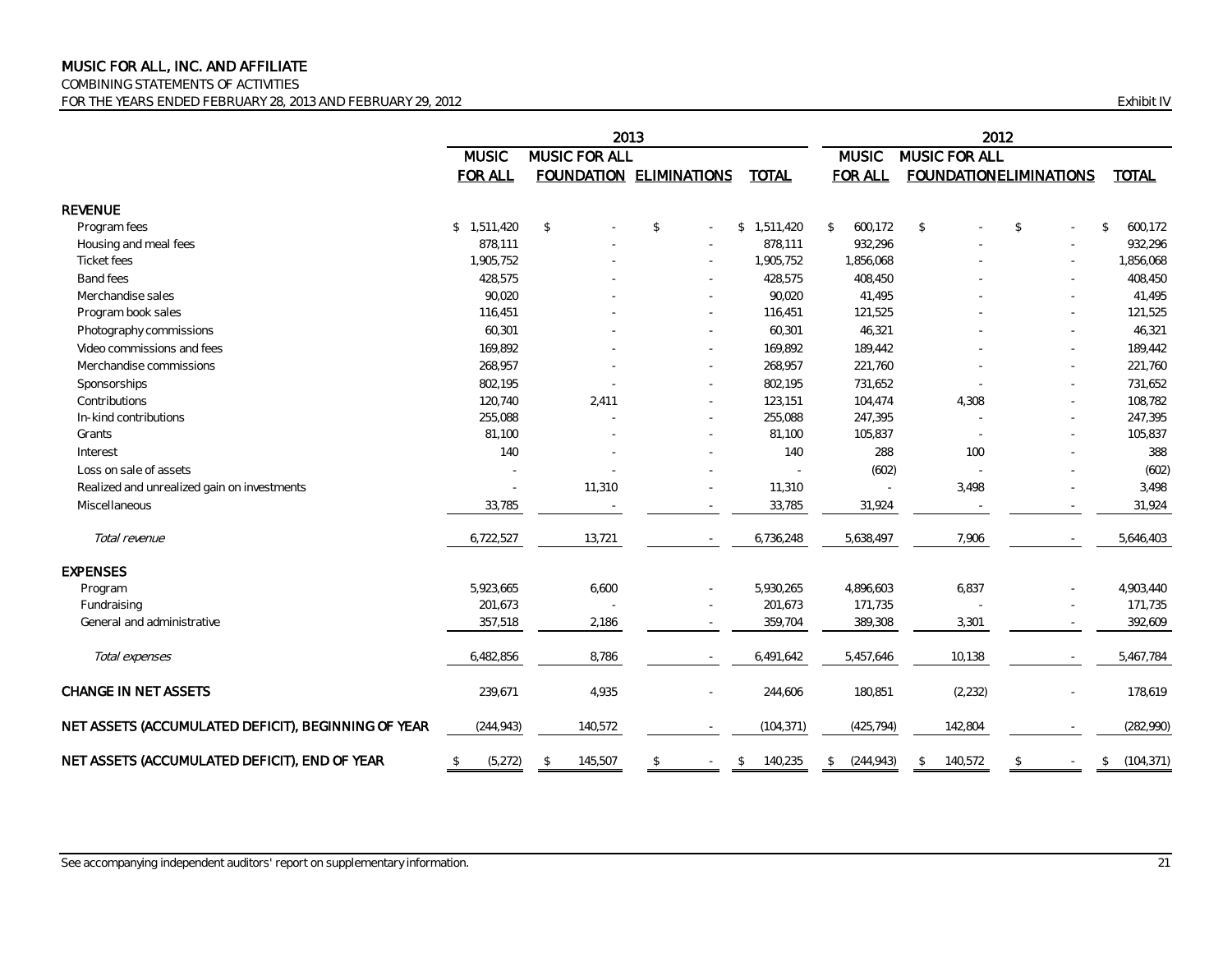

<sup>2013</sup>

2012



#### See accompanying independent auditors' report on supplementary information. 22